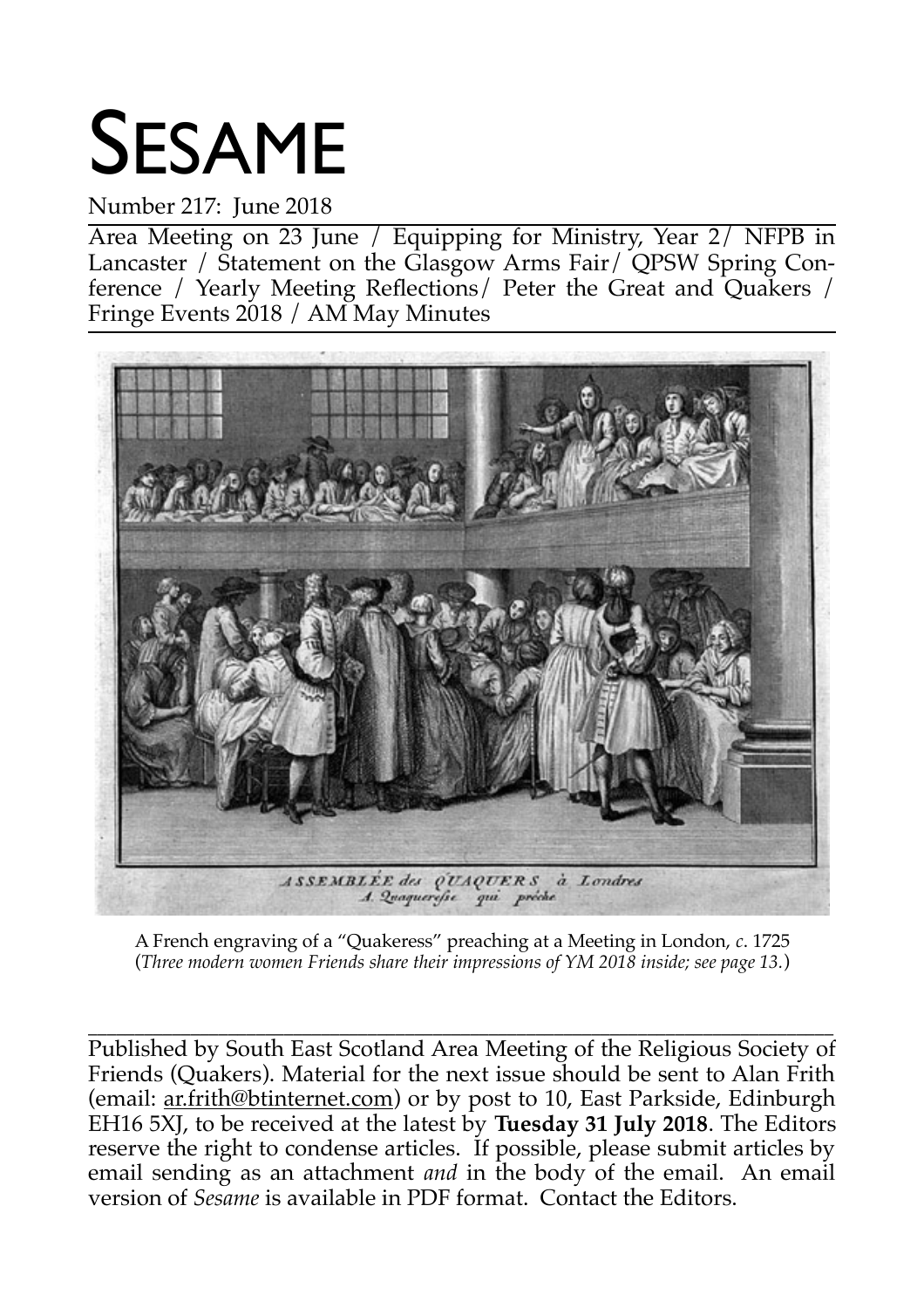SOUTH EAST SCOTLAND AREA MEETING

Area Meeting will take place on Saturday 23 June 2018 at Greenbank Church Halls, Edinburgh EH10 6ES, from 11 am to 4.45 pm (tea/coffee provided from 10.30 am)

Following the success of our work to modify military influence in our schools, how can Quakers contribute to creating a Scotland committed to peace and ending arms manufacture on our soil?

There will be a programme of outdoor activities for younger Quakers in the Hermitage of Braid, a business session in the morning, a picnic lunch for everyone (inside or in the park nearby) and, from 2 pm, a participative session led by Kirsten Bayes from Campaign Against Arms Trade.

Please come and enjoy the day and bring with you your favourite cake to share.

Greenbank Church Halls are in Braidburn Terrace, on the left just off the A702 (Greenbank Terrace; before it changes to Comiston Road) as you head south from the Open Door in Morningside.

Buses from the city centre: 11 and 15, get out at Braid Burn; 5 and 16, get out at Greenbank Terrace, all a very short walk from the Church Halls.

#### **DRAFT AGENDA FOR THE MORNING SESSION**

- 1. Bursaries for young Quakers
- 2. Appointments
- 3. Membership matters
- 4. Data protection (very brief update)
- 5. Making change happen Mary Woodward
- 6. Diversity in our Area Meeting
- 7. Prison ministry

#### Clerking team: **Kate Arnot**, **Alastair Cameron**, **Phil Lucas**

## **A Letter of George Fox**

#### *Friends,*

 *Meet together, waiting upon the Lord, that nothing but the Life may among you reign; and that in life, love and wisdom ye may grow up. And in the measure of the grace of God all wait, to guide your minds up to God. And Friends, I do lay it upon you for to see that in order all your Meetings be kept. So the Lord God Almighty keep you all to his glory, in his wisdom to himself. Amen.* To be read among all Friends at their Meetings.

*G. F. 1655*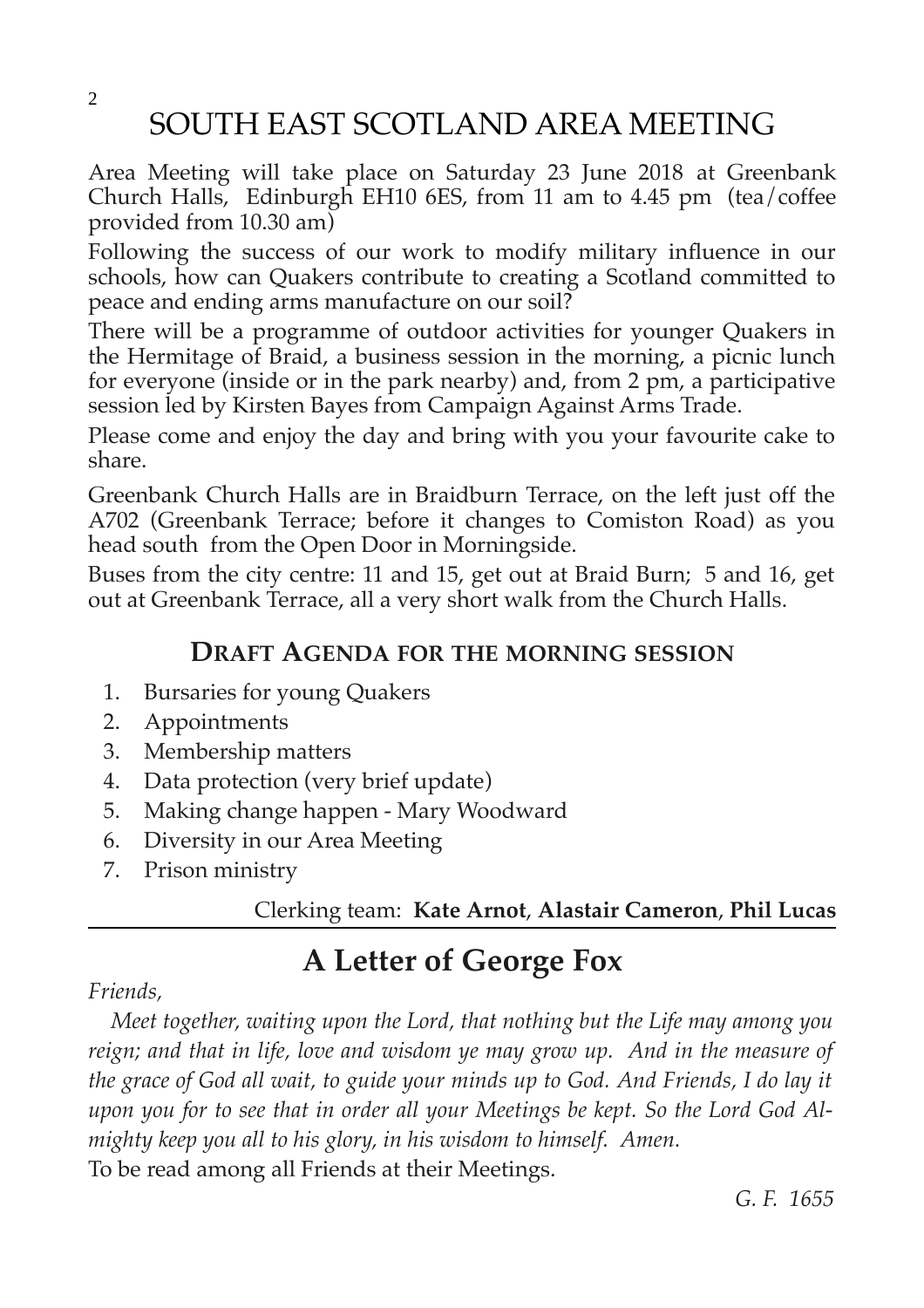## **Equipping for Ministry: Year 2**

[Mary Woodward's report of the first year of the Equipping for Ministry (EfM) course was in two parts, in *Sesame* **202** and **203** (April and June 2016) available online at [www.quakerscotland.org.](http://www.quakerscotland.org/) **FiR** (v.i.) means "to be a 'Friend in Residence' [usu., though not necessarily, at Woodbrooke]". Ed.]

*Extracts from Christmas letter 2017: Well, Friends, it's been a mixed twelve months… This time last year I head-butted a phone box, resulting in a lump on my head and Two Lovely Black Eyes. This was followed by a cold that gave me a perforated eardrum and then hung around for months, reappearing each time I thought it had gone: just as I was finally recovering, I slipped on wet mud, put a hand out to save myself, and broke my left wrist! Fortunately, the plaster didn't impede my making jumpers and blankets for refugee babies and playing the piano – all good physiotherapy, which helped me bear the frustrations of tiredness and general one-handedness… The wrist healed well but a busy summer and autumn prevented me from getting back to the gym until early November, so Ms Blobby feels she has some way to go before recovering the reasonable state of fitness she was in this time last year. One lovely thing was the warmth of the welcome I got from staff and gym users alike when finally I walked through the door again!*

The first eight months of 2017 were thus filled with Not Being Well, the EfM Year 2 residential week, and recovering in time for my usual August of reviewing the Fringe, International, and Book Festivals. I was then away from home doing EfM short courses (one of my 2016 courses had been cancelled, so I needed to do four in 2017). The four that called me all took place between mid-September and mid-October, while around and between them were sandwiched spells of FiRing and visits with fellowstudents. A number of my year also came together at Woodbrooke for a self-directed weekend in November: this was my last period there until January 2018, when I came for a course, stayed on to FiR, and then took part in our year's Completion Weekend.

Being ill and/or incapacitated taught me both to accept how things are, including being unable to do things, to take better care of myself and, more importantly, to ASK FOR HELP, and to be specific about the help I need. This applied not only to practical matters like getting a laundry basket downstairs and hanging out its contents, but also reinforced for me the necessity of asking to be upheld when I have to write and present things for Quakers. I found being asked to do two reports for AM this year very challenging, but with the support of my EfM friends I had a clear feeling of being held, of being given words both in the writing and the presenting, and of being faithful in their delivery.

The residential week in April, with a newly-broken left wrist, brought important new challenges and reminders of things known but not taken to heart. November 2016's EfM get-together challenge was to OPEN UP AND SAY "YES"; 2017's residential was even more clearly STOP DOING AND SIMPLY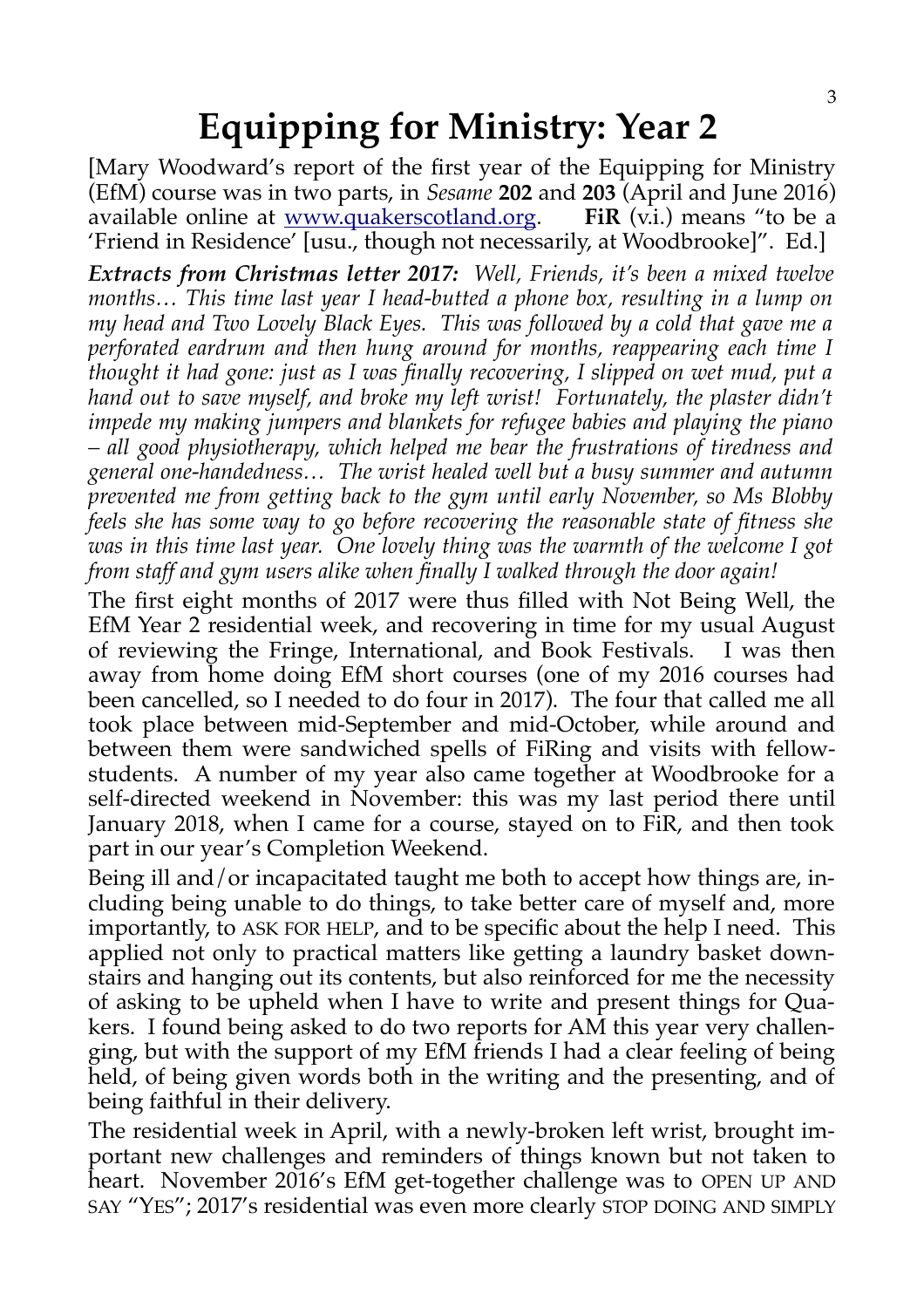BE. This latter took the whole week to get through to me – all week this Isaac Penington quote, which I have known and loved all my Quaker life, kept appearing every day:

*… Give over thine own willing, give over thy own running, give over thine own desiring to know or be anything and sink down to the seed which God sows in the heart, and let that grow in thee and be in thee and breathe in thee and act in thee; and thou shalt find by sweet experience that the Lord knows that and loves and owns that, and will lead it to the inheritance of Life, which is its portion.* 

*Isaac Penington, 1661 [QF&P 26.70]* – but it took till the Thursday for me to realise that it was telling me to stop struggling to do everything, and simply BE.

My time since has been spent pondering what exactly 'Just BEing' looks like, given that food doesn't find its own way to my plate, and my clothes don't wash themselves… It's becoming increasingly clear that it's a matter of replacing EITHER/OR with BOTH/AND – what I've been calling "the shot silk life", where there aren't separate compartments in life for 'god', 'Mary', 'friends', 'chores', 'garden', 'fun', etc, etc, but that Here-and-Now and Other exist in the same time and space, like shot silk which is woven from two contrasting coloured threads, and changes colour as the light falls on the fabric. Thomas Kelly writes of this life in 'On Holy Obedience' *– a deeper, an internal simplification of the whole of one's personality, stilled, tranquil, in childlike trust listening ever to Eternity's whisper, walking with a smile into the dark*.

My four courses in the autumn of 2017 were *Handmaidens of the Lord*, about early Quaker women; *Welcoming the Soul*, which was about deep listening, and included taking part in a Meeting for Clearness; *Everyday Prophets*, which built on the 2015 course which resulted in my applying to do EfM; and *A Gathering of Fools* – an introduction to clowning which I knew would take me well out of my comfort zone: it did, and I wouldn't have missed it for the world. The interconnectedness of many of the threads which emerged in these courses is becoming clearer, but I need to spend more time considering the tapestry they are enabling me to weave… I'm pretty sure that most of the threads are things I already know, but have yet to embed in my being and integrate into my life: this is my post-EfM task, I feel, and it will continue equipping me for whatever ministry I am called to undertake. [*There will be more about these courses in the next* Sesame. *Ed*.]

The four courses were all in their own way intense, and held a lot of meaning for me: the time in between them was mainly spent recovering and getting ready for the next one, so reflection time was something that didn't get much of a look-in… There was also a lot else going on: going to see Andy Murray's charity match in Glasgow; presenting a piece at AM which my LM hosted; getting myself back to the gym; spending time with friends; and discovering that ScotsGay had launched a new arts website, for which I'm one of the two reviewers – with the attendant joys of ticket-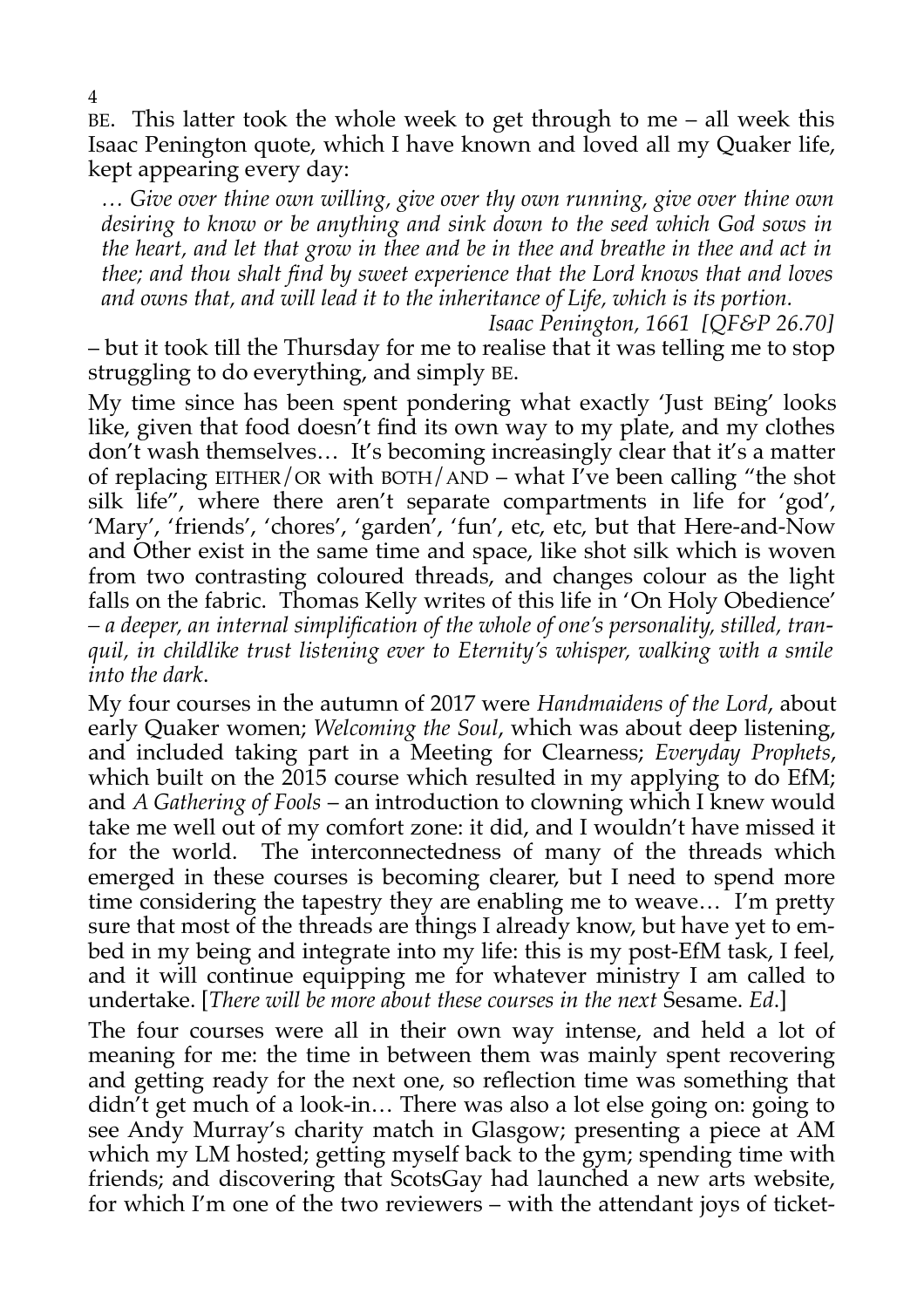requesting, show-seeing, and review-writing… This last led me to notice, yet again, that I always seem to be able to make time for the things I really WANT to do and the ones I really MUST do – though the latter are accompanied by a phenomenal amount of procrastination…! The sudden upsurge in arts reviewing has also reminded me that it's one major source of JOY in my life – and that it's okay to enjoy myself in this way! At Pendle Hill on of my favourite quotes was from Howard Thurman: *Don't ask yourself what the world needs. Ask yourself what makes you come alive and then go do that. Because what the world needs is people who have come alive.*

The November EfM year 2 get-together offered those present much loving support. I made a conscious effort to spend nearly all my time with the others, instead of eating alone to give myself a break. I did become a little weary, and would have liked some free time on Saturday afternoon - but I felt that the joint labyrinth walk was essential. The labyrinth message to me was clear: *there is nothing new; you have all the pieces; get on with sorting them out!* The group agreed to be mindful of/pray for each other at 6pm on Sundays (some do this every day): we also want to continue meeting up after EfM, but it was felt that we needed formally to end the course before considering ways and means or making arrangements.

Once back home I finally started assembling my project book. This is not the project itself, but a reflection of what has been happening during the two years of Project Mary. I finished photographing and printing my journal entries, and took a photo of the stack of 2016-2018 journals which, along with all the others on my shelves, will be a constant source of reference, advice, counsel, and encouragement. My tutor couldn't be present at our Completion weekend, so we had our final tutorial in early January. It was good to reflect on the last two years, consider what might be in store 'post-EfM', and give thanks for what we have discovered together.

The learning continued right up to the completion weekend! I had been led to sign up for Marcelle Martin's course based on her latest book, *Our Life is Love*, about the early Quaker experience and how people still have these experiences today. Marcelle was one of my teachers at Pendle Hill, and I was delighted to see her again – though, alas, only 'virtually', as she joined us electronically from Pennsylvania. The greatest gift from the weekend was to discover the sentence immediately before the Isaac Penington quotation above:

"BE NO MORE THAN GOD HATH MADE THEE"

A couple of days later in Meeting I was given an additional phrase:

"AND BE NO LESS"

The completion weekend felt a fitting conclusion to two very intense years, for which I am so grateful. It is now time to move into 'post-EfM', and discover what that means for me. These two years of EfM have seen me grow into accepting and caring for myself just as I am, discover and exercise new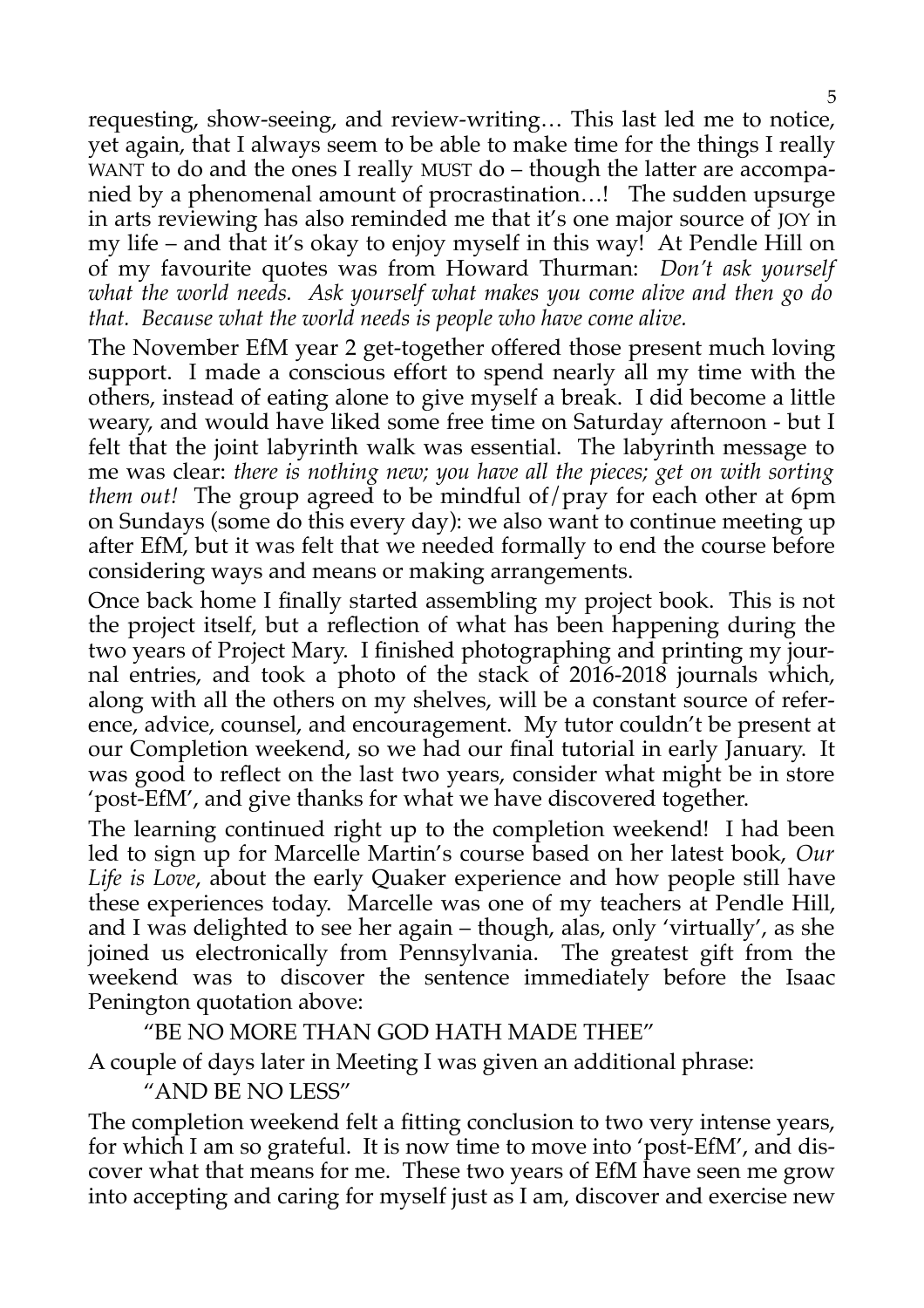gifts, and realise that my life is not a balancing act of 'either/or' but an integration – 'both/ and': my ministry is simply to BE MARY – and I will spend the rest of my life discovering what that means, supported and encouraged by Ffriends both near and far.

**Mary Woodward**

# **NFPB gathering in Lancaster, 12 May 2018**

27 members attended, but I was the only representative from Scotland.

As an introductory exercise, we were asked to name a question related to peace that most urgently occupying each of us now. Answers were extremely varied, ranging over international, social, educational, and moral issues such as threats to peace in the Middle East.

We then heard a stirring talk under the heading, 'Challenging Militarism', given by Dave Webb, Chair of CND, Professor of Peace Studies at Leeds, and one of several Vice-Presidents of the International Peace Bureau. He spoke mostly about the history and work of IPB: founded in 1892, it is the oldest peace network, with organizations in 30 countries. (The Bureau won the Nobel Peace Prize in 1910, and its president, Henri La Fontaine, was awarded it personally in 1913; eleven other laureates have been associated with the IPB including the British Friend Philip Noel-Baker.) Dave concluded by stressing the urgency of pressing for support for and ratification of the Nuclear Weapons Ban Treaty.

After lunch, Philip Austin gave us a review of activities of NFPB in 2017/ 18, talking in particular about the workshops (a new initiative in 2017) given at different Quaker Meetings and other groups during the year.

Finally we shared information on local activities. The wide variety of contributions showed again that the pursuit of 'peace' has diverse modes and meanings at every level from the individual to the global. Two or three members spoke of plans for counter-demonstrations on National Armed Forces day, which provided a useful context for talking about the vigil on Conscientious Objectors Day in Edinburgh, and unveiling of the design by Kate Ive for a sculpture in Princes St Gardens.

The next Board meeting is at Glasgow Meeting House on 23 June 2018, timed so that participants staying over in Glasgow can also attend the meeting for worship at Faslane the following day (but clashing with our Area Meeting, unfortunately).

#### **Karina McIntosh**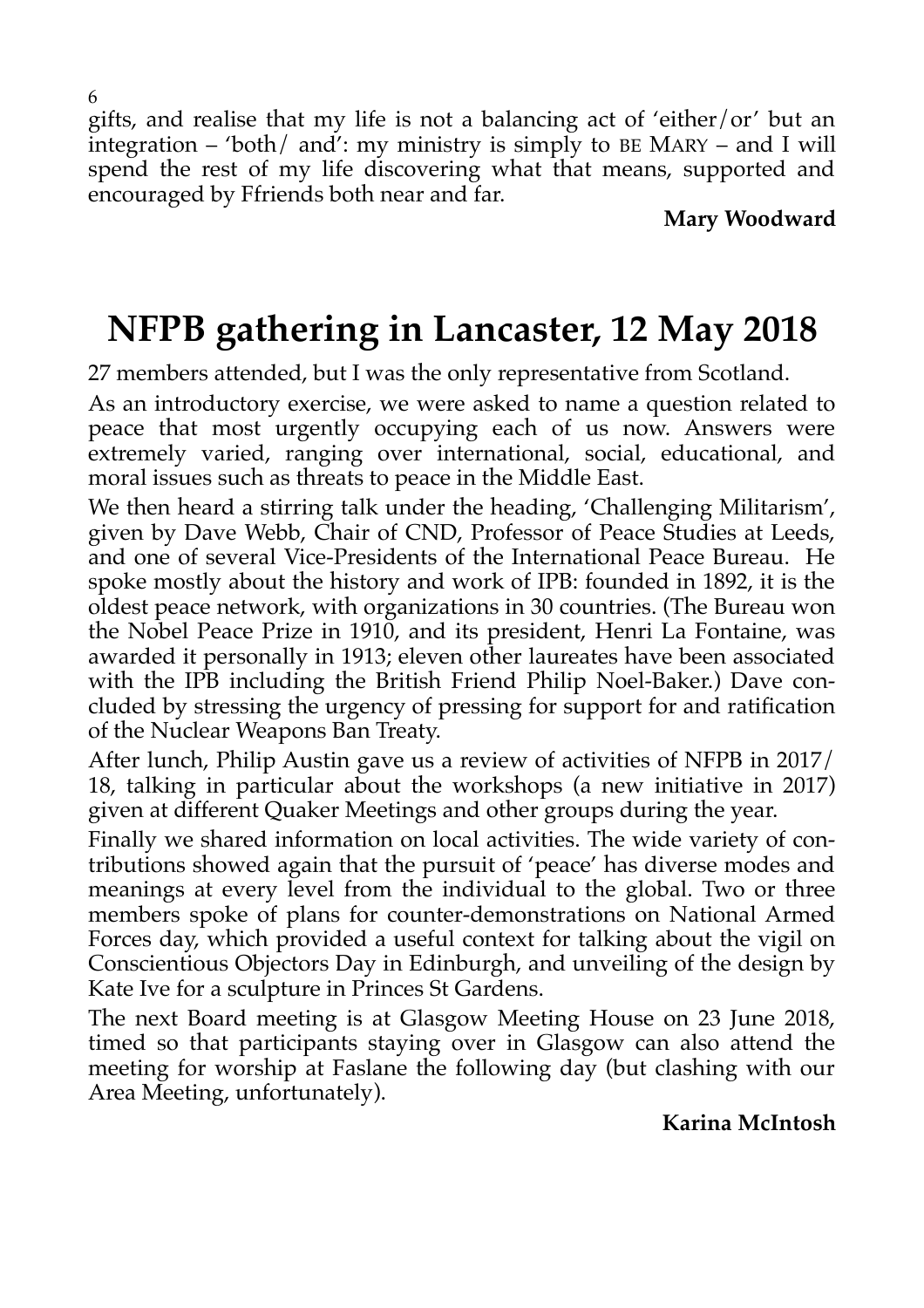# **NFPB Statement on the Glasgow Arms Fair**

*From 26-28 June 2018 Glasgow is hosting the Undersea Defence Technology Conference (UDT) at the Scottish Events Campus (SEC) in Finnieston.*

*Glasgow City Council has actively bid to bring this arms fair to Scotland, promising the attending multinational corporations and their executives a wide range of free services paid for with public funds.*

*Participants include the Israeli company DSIT Solutions – whose technology enforces the blockade of Gaza and whose board is staffed by members of the Israeli military – and corporations such as Lockheed Martin, Leonardo, Raytheon and Northrop Grumman.*

*The arms fair is led by BAE and Babcock, chief architects of the next generation of Trident nuclear-armed submarines. It includes talks and a discussion that include Trident and Dreadnought. The UDT Committee includes a Commodore from the UK Submarine Delivery Agency.*

*A coalition of Scottish organisations are leading the opposition to the UDT under the banner Sink The Glasgow Arms Fair: Campaign Against Arms Trade, Scottish Campaign for Nuclear Disarmament, Trident Ploughshares, Food Not Bombs, SNP Campaign for Nuclear Disarmament, Scottish Peace Network, Scottish Solidarity with Kurdistan, Dovetales Scotland, Scotland Against Militarism, Scottish Palestine Solidarity Campaign, Scottish Socialist Party, and Catholic Workers.*

*The following is a draft statement from NFPB, that might also be a template for a letter to politicians/news outlets in Scotland, and in Glasgow in particular.*

#### **DRAFT STATEMENT**

As a body representing peace concerns of Quakers from across Scotland, as well as the North of England and North Wales, we unite with those who have already voiced opposition to the holding of the Underwater Defence Technology (UDT) event in Glasgow from 26th June. We understand that the programme has involvement of companies linked to Trident and its successor feature as areas of discussion during the conference. Given the Scottish Government's opposition to nuclear weapons, we are surprised and disappointed that this event is taking place in Scotland.

We oppose Nuclear Weapons on moral grounds. We also oppose them because of their cost and their contribution to global insecurity. We call for a redirection of the skills of those employed in the arms industry in Scotland, so that these skills can be used for societal and global benefit rather than for the production of costly and destructive weaponry. We hope that Scotland can lead the way in building positive and genuine security through its efforts towards a fair and just society, global justice, and a healthy planet.

**STOP PRESS –** *20/6/2018: Although practical support for the UDT remains in place, the City Council's Glasgow Life logo has been removed from its publicity.*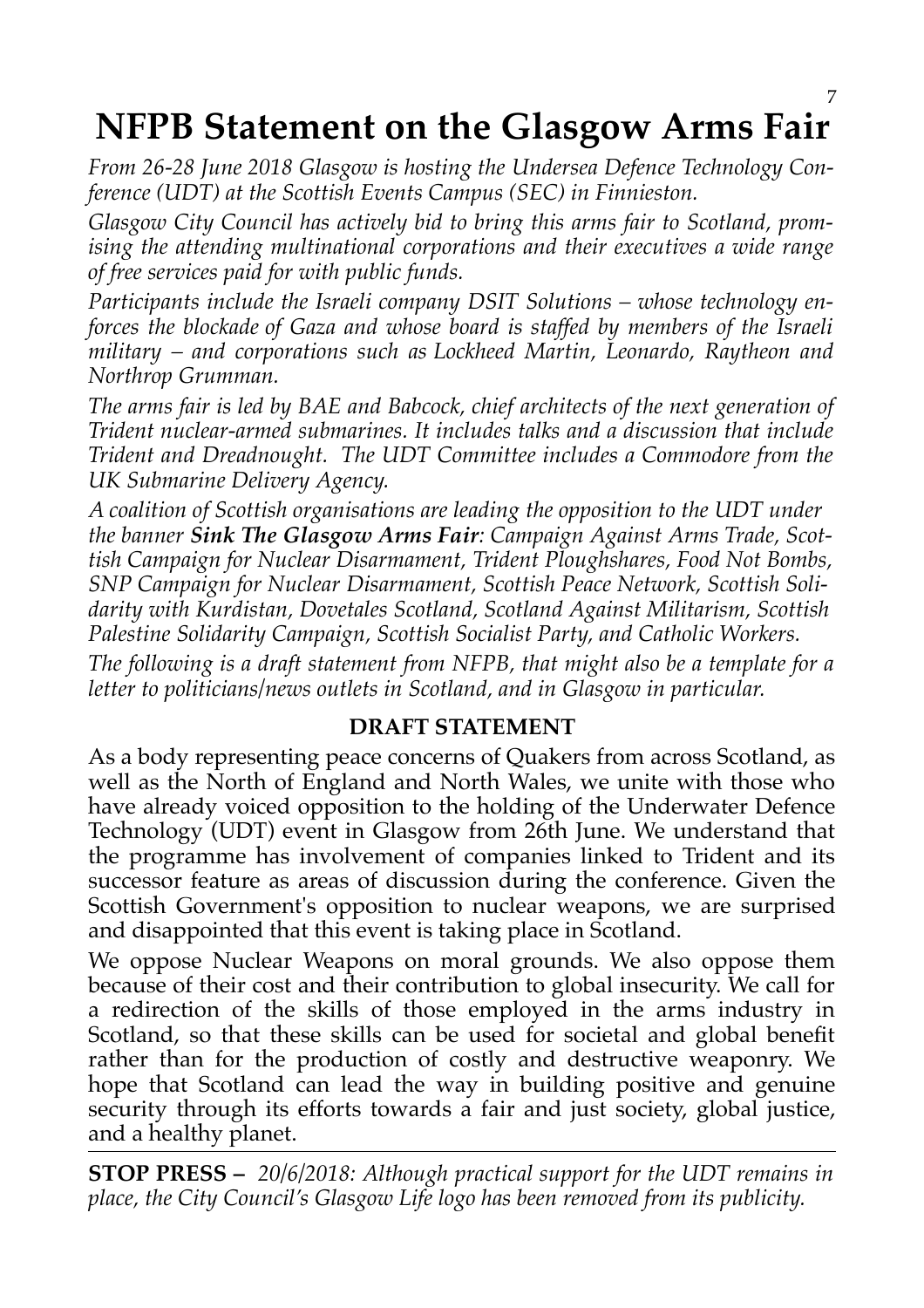#### 8 **Quaker Peace & Social Witness Spring Conference The Hayes, Derbyshire, 23-25 March 2018**

I have been attending Quaker Meetings at Dunbar for about three years, getting to know the Quaker way of silent worship, witness, Friendship, discussion groups, social events and more. So most of my Quaker experience has been local; heartwarming and life-enhancing. However I have always known that there is a long history of Quaker radical thinking and action, challenging injustice and campaigning for peace all over the world. It is one of the things that drew me towards Quakers in the first place, and I wanted to know more of what, where, and how this work is done. So when I was offered a place at the QPSW Spring Conference I was delighted: there was much for me to learn and it was a wonderful experience.

*Quaker testimonies to peace, integrity, equality and simplicity provide signposts to what we are led to do. Our actions can make the world a better place.* This is from a QPSW leaflet and it describes what I wanted to find out about.

#### **The keynote speech on Saturday morning was riveting !**

Elsie Whittington spoke on awkward conversations, drawing from her personal experience of speaking out on matters that many of us find awkward, challenging and uncomfortable: sex, sexual relations and LGBT issues, and, in particular, the silence surrounding these issues. The personal becomes political and *vice versa*, and although her focus was mainly gender identity this is so in many areas of our lives, especially those areas that are difficult to talk about plainly. Elsie describes herself as a Feminist Quaker Activist, though a "quiet activist, practising activism by stealth"... I was not altogether convinced by the quiet stealth; she came across to me as a feisty woman! But an important message she wanted to get across is that she, as much as anyone, finds it challenging to speak out against injustice and prejudice. Nonetheless she delved courageously into things most of us don't want to talk about, analysing the reasons for our reluctance and why we do not have the conversations that need to be had. A valid one is that in doing so we make ourselves vulnerable, exposed, and it takes courage to speak out against repressive behaviour and injustice. It is not easy to speak but it is not fair to remain silent. Many people in LGBT minorities have the burden of personal struggle with their gender identity before being confident to identify with what the majority are concerning themselves with …

A contribution by a gay Friend at the discussion afterwards: " My experience of speaking out against homophobic attitudes is that if I do challenge I may be beaten up or killed. I should not have to do this, but we (gays) have to speak out because no one else does. Just living is risky."

Elsie suggested that speaking out about these issues is akin to breaking the silence in Meeting for Worship. There are things that must be said that are not spoken about. In many situations exposing wrongdoing poses other questions and challenges; we could be opening a can of worms, and we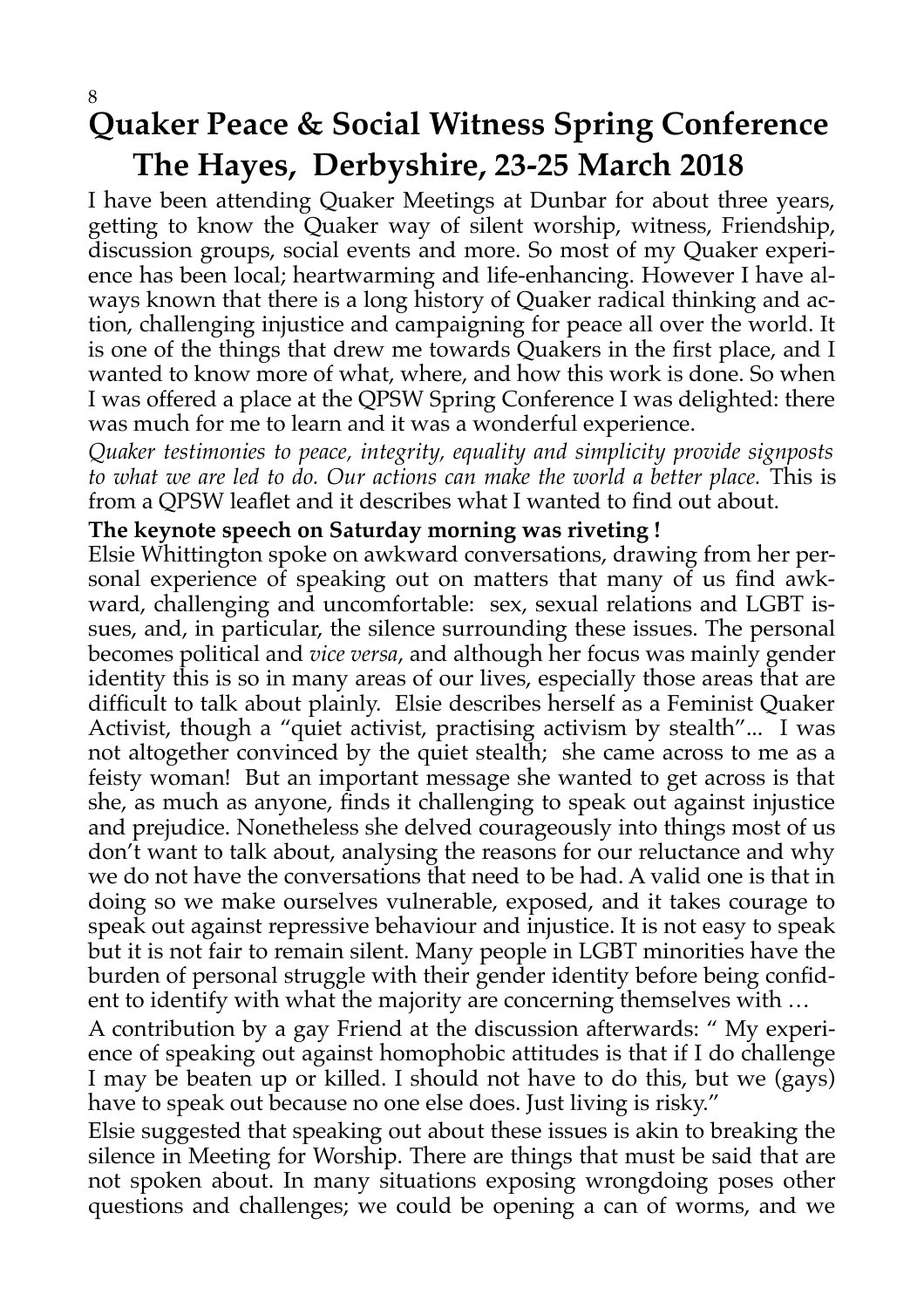need to be prepared to walk with that person we have called out.

Clare Woods is part of the coordinating team for QPSW projects and she introduced the Conference programme at the plenary session. The work is "against unjust systems, allowing for the movement of the spirit leading from Britain Yearly Meeting and building our own experience towards making an impact".

QPSW have several projects running at any one time; not necessarily Quaker-led, but partnered with NGOs (Non Governmental Organisations) and charities already operating in the fields of concern. Friends taking part are often on a one-year placement. Those introducing the individual projects were young or young-ish people (but being a senior citizen they all look young to me!) The enthusiasm, dedication, maturity, openness and wisdom of these people was impressive. There is hope!

The projects presented were:

**Peace and Disarmament:** campaigning against militarism, supporting Quaker peace actions.

**Peace Education:** towards understanding conflict, and injustice. Building peace with young people.

**International Mediation and Conciliation:** including support for nonviolent social change in Kenya, and work with the Forum for Naga Reconciliation in Nagaland, Northeast India.

**Ecumenical Accompaniment in Palestine and Israel:** witness and accompaniment of vulnerable communities and individuals.

**Sustainability and Economics:** towards building a better, fairer economic system.

**Sanctuary Everywhere:** inviting Meetings to be part of a protective community for immigrants.

**Peace Workers, Crime, Community and Justice:** advocating restorative justice as more effective than the prison culture.

I attended two project workshops; " Meet the Peaceworkers" and "Making Change Happen in Occupied Palestine"

#### *Meet The Peaceworkers*

I am intrigued by the concept of peace in our world which is so riven with anger and violence. I know it is possible, though very difficult; I may be a grandmother but I am also a novice!

In this workshop I learned how nurturing inner peace in children and young people (and grandmothers!) supports the development of attitudes, values and skills to respond to conflict creatively, encouraging interpersonal peace at personal, institutional and international levels. Well, I know that, but how to find and learn the skills to practise it!

The two presenters were very different in their origins and their approach to the work. Abigail Darton has been a Quaker all her life. She has spent a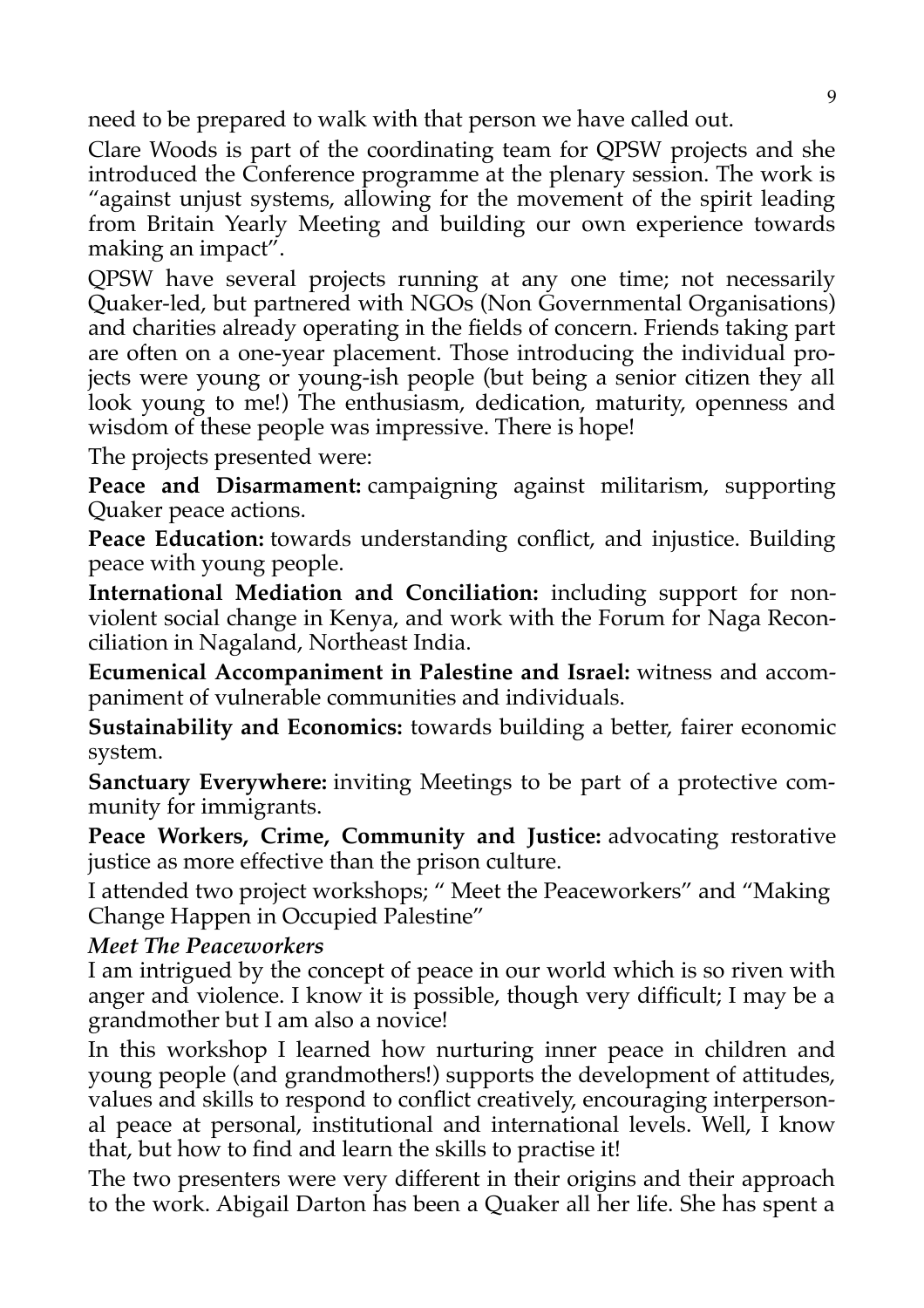year on placement with LEAP, an organisation that sets about confronting conflict in prisons and developing/creating a model: Peaceful Prisons Project. This work is about treating conflict as opportunity for transformation by developing community circles amongst prisoners to help them manage conflict and develop positive relationships between prison staff and inmates as well as amongst prisoners themselves.

She is also working on a project with young people about identity, belonging and extreme thinking. Insecurity, fear and alienation can push youngsters into crises of identity, and this often creates a need to belong – to a gang, a brotherhood, to be part of something bigger that makes them feel significant – and being part of it can lead to intense loyalty at any cost: they can become immersed in a mindset that justifies violence and revenge.

Instead of demonising such young people, here they are given a safe place in which to express themselves and say things that would get them into trouble anywhere else. They have the opportunity to work through their difficulties, anger and isolation in a supported situation. Once again there is this expression; to treat conflict as transformation. I think this will be a mantra to take away with me; to try to understand and absorb.

Wayne Sharrocks comes from a very different background; two generations of soldiers. He wanted to be one from childhood and it was expected of him. As soon as he could, at the age of 16, he joined the army.

His open sharing of his own experiences of life during and after his army career was inspirational. He told us of techniques used to make teenagers "battle ready" including training them to shoot to kill.

After some years and two tours of duty in Afghanistan, he decided to leave the army, having had enough of active service. He was interested in filmmaking and went to university to study it, but found it hard to keep going. His experiences isolated him and there was no post-service support from the army. Depression brought on by post-traumatic stress got the better of him and he suffered a mental and emotional crisis. Too ashamed to face his family he hid in his flat behind closed curtains for several months until eventually they found him the help and support he so badly needed.

His rehabilitation has helped make him a talented photographer as well as being known for his pithy short films. One is about his own and other veterans' experiences and suffering of PTSD. He speaks eloquently on militarism in schools and universities, and the recruitment of child soldiers: he insists 16 is far too young and damaging to the psyche – he would know!

On a lighter note, he makes promotional shorts for community groups and individual projects, some quite whacky; see "No Handed Climbing"

#### *Making Change Happen in Occupied Palestine*

Like so many people I am appalled by the blatant injustice and cruelties committed by the Israeli Government towards the Palestinians in the Occupied Territories. A few years ago I joined Zaytoun "Harvest Tour" for a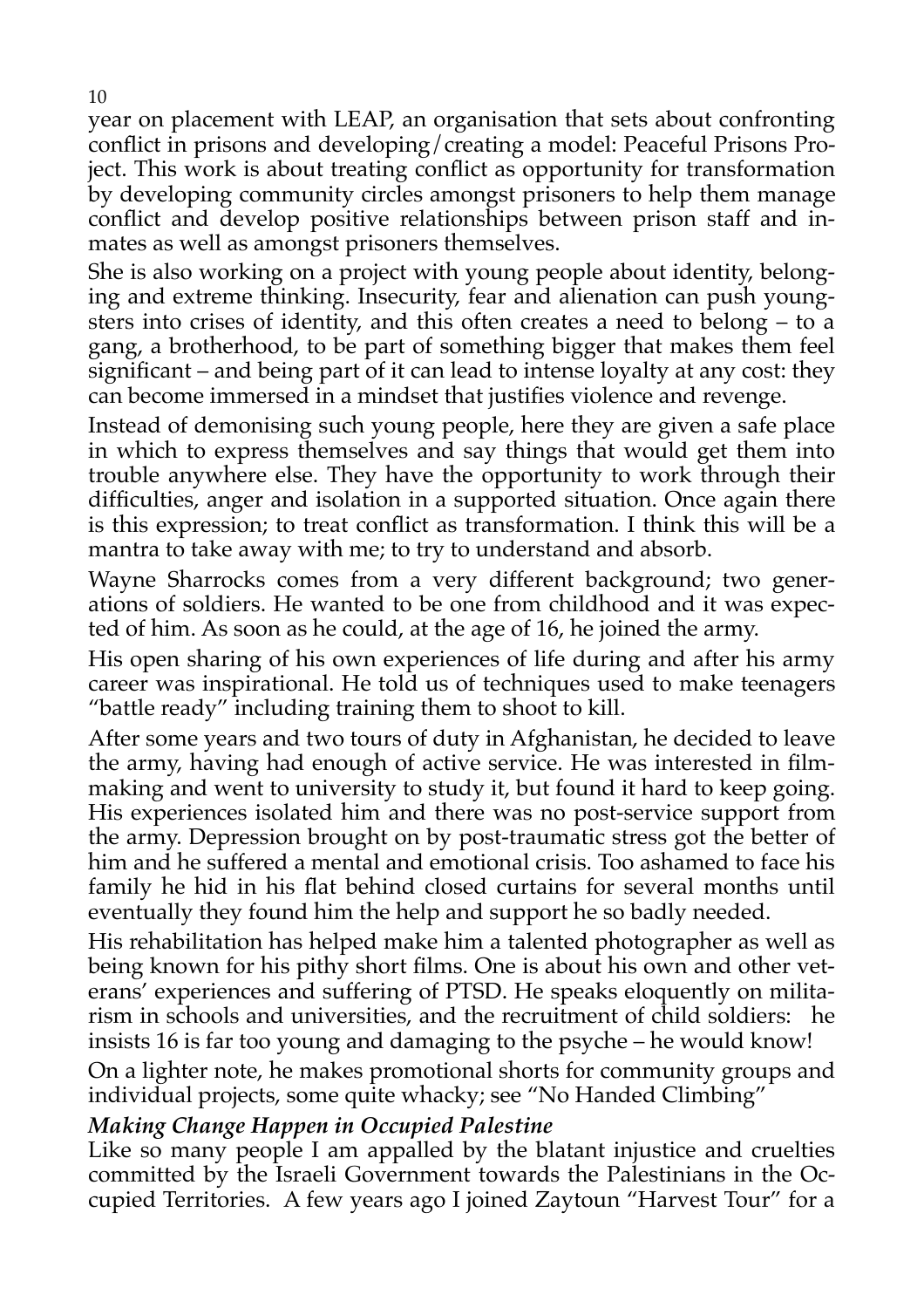week's visit to the West Bank. Zaytoun is a trading company dealing solely in Palestinian farmers' produce: a difficult business, fraught with the military and bureaucratic complications and obstacles of Israeli control.

The Ecumenical Accompaniment Programme in Palestine & Israel (EAPPI) sends volunteers to live in vulnerable communities for three months at a time to keep an eye on what goes on at hot spots such as the Israeli checkpoints that farmers and workers must pass through to get to their fields and work. The EAPPI witness will just be there, observing but not intervening. They report weekly on events and behaviour. Israeli soldiers know they are being watched and monitored and reported on, and this presence discourages undue aggression and obstruction. It makes things a little easier for the Palestinians.

The project that the two speakers were observing as EAs was a school, doubling as a community space, part-funded by the UK government, and being built by Palestinians on their own land. As with most such land, Israeli settlers have their eye on it for building new and ever-expanding settlements, so this is a hot spot for trouble. The West Bank is a little over a third the size of Wales. 700,000 settlers have already moved in illegally and a military base is established there.

The school building was up and ready for fitting out when, at 5 a.m. one morning, Israelis moved in and demolished it, illegally. Their excuse was that it had been built without the proper permits, which was not so; it is Palestinian land. Since then the school has been rebuilt and demolished five times. It is a "conversation" which continues. The illegal demolitions of Palestinian homes and businesses that happen daily all over the West Bank, the illegal forced transfer of Bedouin from their traditional tribal areas, the illegal settlements spreading across Palestinian land; we do know about them. And there are many Israelis who campaign against these injustices such as Combatants for Peace, a combined group of Israeli ex-soldiers and Palestinians, working together to unravel this Gordian knot of conflict in the Holy Land.

EAPPI work does make the world a better place. It is remarkable that many Palestinians still have hope that they will recover their land and their human rights. But continuing unequivocal exposure of the Israeli tyranny is essential. We can all take part in transformation in that beleaguered land by keeping up to date with what is happening, speaking of the situation and donating to [www.quaker.org.uk/eappi.](http://www.quaker.org.uk/eappi)

There were many other supporting activities, meetings/Meetings and good food. I found it altogether inspirational: it's good to know so much excellent work is being done by Quakers everywhere. I may not be able to do EAPPI witness work (too old), but there is much I have been enlightened about that I *can* do!

#### **Susan Nuttgens**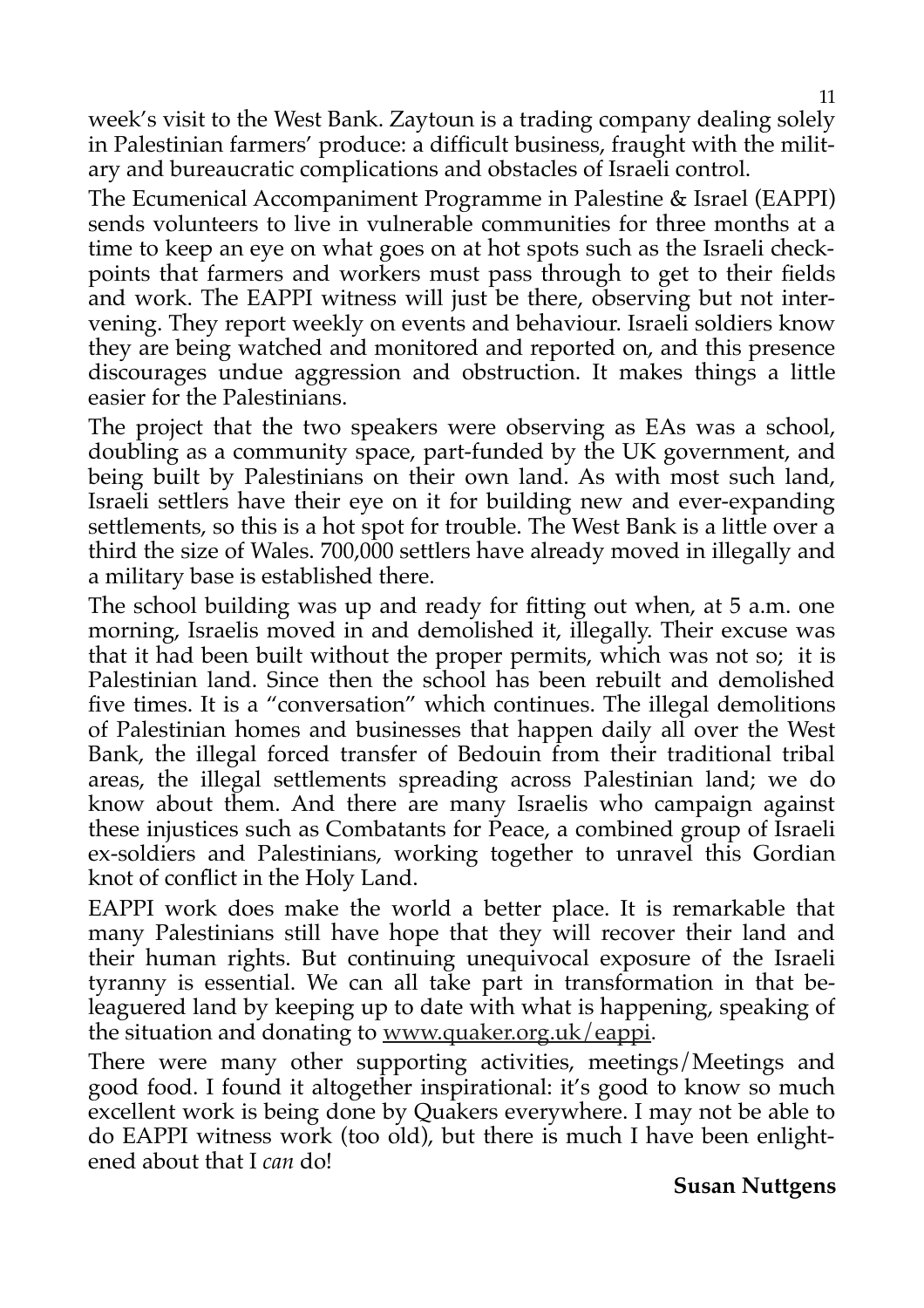## **A Call to Arms**

## *A Man that Looks on Glass: Standing up for God in the Religious Society of Friends (Quakers) –* **Derek Guiton**

**FeedARead Publishing, 2015. ISBN 978-1-78610-232-4** 

Derek Guiton himself, and David and Rachel Britton, who are both thanked warmly in the Acknowledgements, *and* Alastair Heron, the first name cited in the introduction, were all active members of Sheffield Central Meeting in the 1980s and '90s, so I come to this book feeling I know what I am going to hear – or rather read, of course, since it is not a discussion group but printed pages. A "lively, nettle-grasping work" according to Alec Davison on the back cover, it is far more combative than I remember its author ever being in person; although he finds quotations from those against whom he would have us stand up that are indeed provocative. Don Cupitt, having called the valuing of silence a "death wish", for example, then asserts that "The most frivolous gossip is holier, wiser and deeper than silence" (p.  $142$ ) – so much for the "silent assemblies of God's people" that so impressed Robert Barclay. However Derek's main targets are the Non-theist Friends Network (NFN) and, in particular, David Boulton, who, willing to call theism "a lie", is rebutted in similar terms.

I am inclined to agree with Derek. At Woodbrooke in 1986, I remember Roland Ellis praising the integrity of Michael Goulder, one of the contributors to *The Myth of God Incarnate*, who, while his colleagues explained that *myth* had a technical, theological sense, and did not mean simply 'a story that isn't true', realised that that was what he *did* mean and resigned his orders as a priest. The contrast with other clerics, who could lead a congregation in proclaiming "I believe in the resurrection of the body ..." while deriding what the then Bishop of Durham, called "a conjuring trick with bones" seems stark. Friends have no credal statements, but our testimony to "the promptings of love and truth", Nayler's "spirit that delights to do no evil", and our seeking to answer "that of God in everyone" are meaningless if God's existence is merely metaphorical. Furthermore, we have a status for those who wish to join us without committing to our shared beliefs: that of Attender. (Oliver Postgate, creator of *Noggin the Nog* and *Bagpuss*, called himself a "birthright attender".)

Nevertheless, the book is not an agreeable read: I wince at phrases such as "sheer nonsense" even when I concur, and I rather doubt whether many would be won over who started with the opposite view. Any call to arms is likely to be heard with foreboding, whichever side one expects to take. But when, as noted in the last *Sesame*, Quakers are hailed (albeit mistakenly) for their willingness to ditch God, might the call be needed?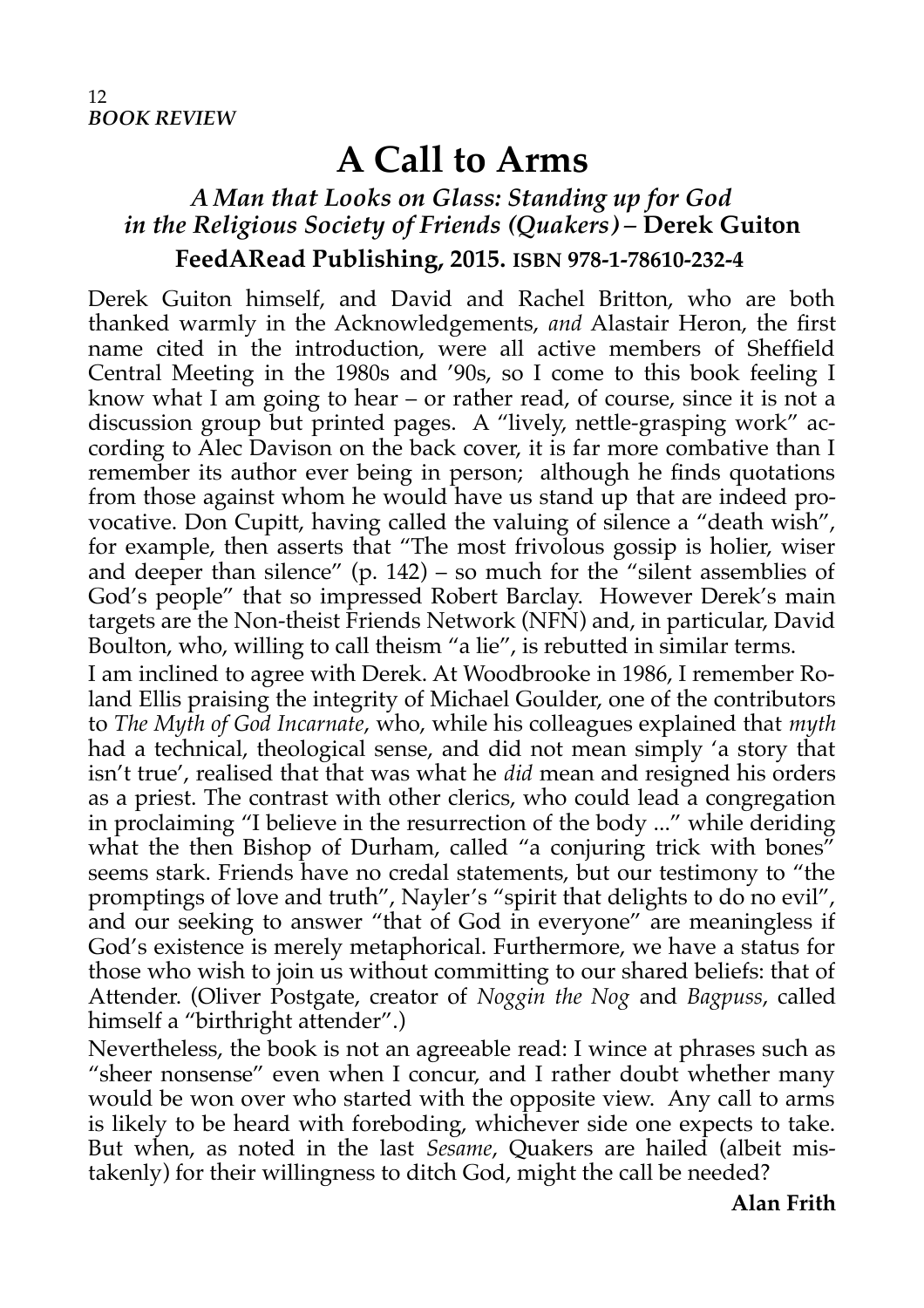## **Reflections on Yearly Meeting 2018**

*There is some overlap in these accounts of what went on at Yearly Meeting last month, but rather than edit them into a single narrative we preferred to let the different versions stand as they were so that readers can hear Friends' own voices.* 

*Editor*

Yearly Meeting in London was held at the beginning of May this year; a lovely warm sunny weekend, with flowers in full bloom. There were 44 Friends from Scotland – a record!

Friday evening was the necessary and important time for appointing people to keep Britain Yearly Meeting running smoothly and 'in right ordering'. We are grateful to all these Friends who work so hard and so well for us and the Society.

At YM 2014 in Bath we were not in unity as to whether our own red book, our *Quaker Faith & Practice*, should be revised. We had adopted it and received it with joy in 1994, and we love it. However we have had to revise the Church Government chapters four times, to take account of new challenges, new laws, and alterations in our practice. In 2014 the Book of Discipline Revision Preparation Group (RPG) was appointed. The group encouraged us to read the Book systematically: we found our favourite bits and discovered more that is lovely, but also noticed omissions, and realised that some situations and conditions are not well covered.

On Saturday morning we were ably led in thinking about what was under consideration and why by two RPG members, Lesley Richards (the clerk) and Adwoa Bittle. Lesley compared revision to road-mending: in patching and re-patching it eventually becomes easier and less expensive to start again from the beginning. Adwoa Bittle told us how difficult she had found it even to *think* of revision: having known the red book since her time as a Young Friend she had joined RPG "with a spanner"– to poke into the works of any change. However she too saw the gaps needing filling, and that once again we need to rethink things in a new Book of Discipline.

We had sessions on the how and why and what of putting together a new book. It has been suggested we go back to having *two* books; or to restructure Church Government into 'core' material, of why we do things the way we do, and 'supplementary' procedural information that could be in handbooks or online so as to allow updating when necessary without the whole of Church Government having to be reprinted.

A new Book, or Books, will need to include people and situations which are not currently mentioned. It is to be hoped too that Young Friends will be involved, as this will be their Book.

One of the delights of Yearly Meeting is the Friends in the Under-18 Programme. They too were discussing how we see the Society; each group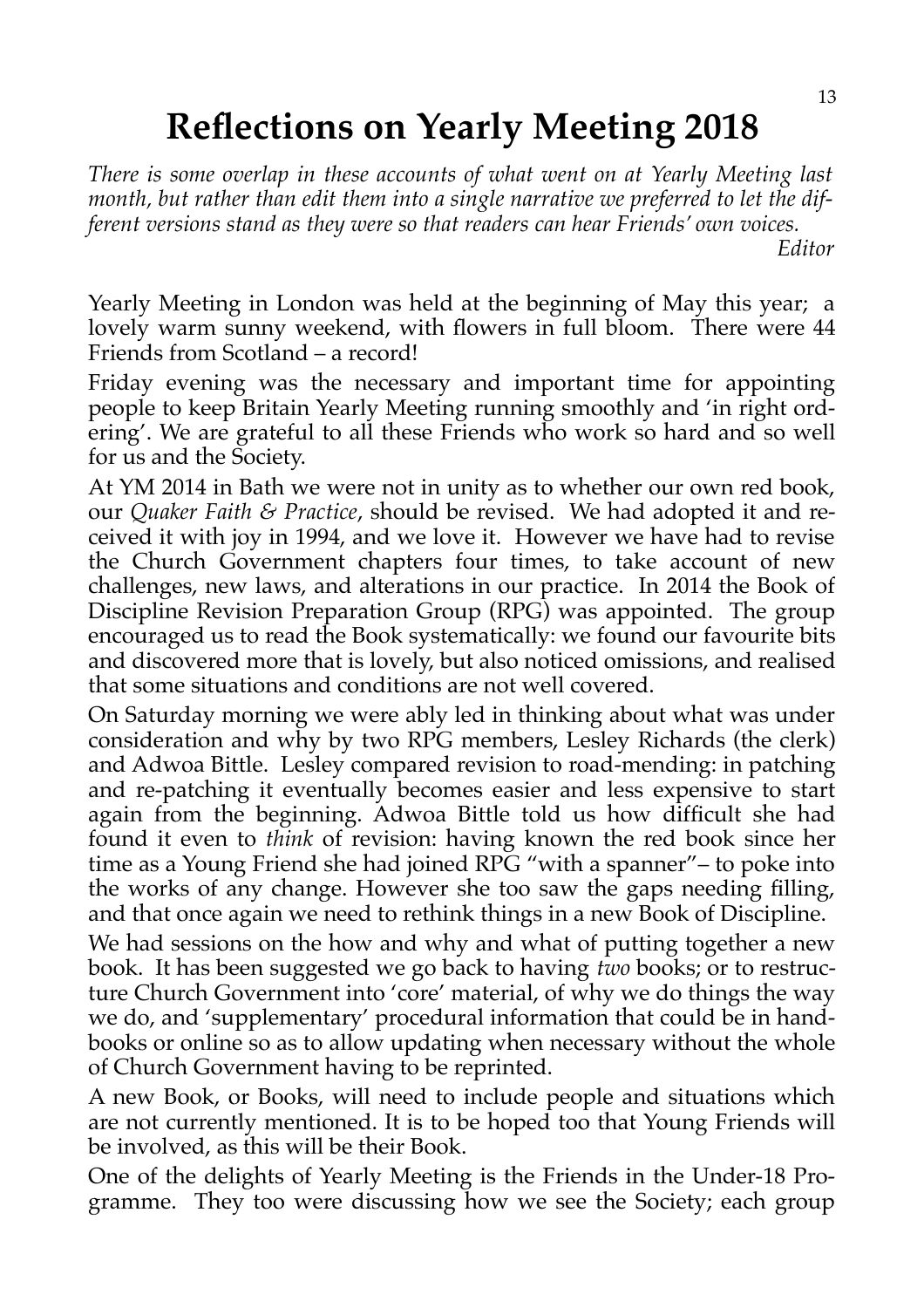presented a minute of how they had spent their time and their conclusions – one of my favourite bits! 34 dedicated adults had supported them.

The many visiting Friends from around the world added diversity to our Meeting. A Friend from Philadelphia YM led the session on Sunday morning, assisted by the 3-5 year-old children. She told a story about listening.

The Swarthmore Lecture was by a Young Friend, Chris Alton, an artist and activist who talked about effecting change in the world; he was humorous, eye-opening and serious. He encouraged us to think about how we could make a difference ("may we go forth and reshape the world") through being creative and positive.

\ During the worship at the beginning of sessions, our Clerk, Deborah Rowlands, read from the Books of Discipline of other Yearly Meetings, and we also heard extracts from 'Epistles and Testimonies' including part of the Testimony to the Grace of God as shown in the life of our Friend Helen Steven.

Friends House staff worked hard to make our life easy and straightforward; we met and greeted old Friends, and sat and talked with others not met before; and we worshipped together.

I came home exhausted but pleased that I had been there – again.

#### **Alison Burnley**

As usual I appreciated very good clerking and enjoyed seeing the faces of friends I have made at Woodbrooke and in five Area Meetings. The particular message of this YM is that "the Quaker community needs to engage in open dialogue on a continual basis. It is important to share experience and beliefs and when this is done well we can be enriched by our diversity." (The quotation is from *God, words and us* edited by Helen Rowlands.) The calm atmosphere throughout the weekend seemed evidence of careful preparation by Agenda Committee and the Revision Preparation Group. I brought back *Toolkit for action – Owning power and privilege*, a guide "to help Friends who are committed to producing truly inclusive spaces" which could be a useful aid to helpful dialogue.

#### **Rachel Frith**

On the Saturday of YM, I attended the 'Religious Differences' workshop run by Alex Wildwood and Rachel Muers.

In the plenary session, some of the discussion had been dominated by those who wanted to be heard and not listen. Two things emerged from this. Firstly, we were all agreed that Quakers experience "that of God", whether the word *God* is used or avoided completely. Secondly, while we were agreed that what is important is how we act in the world, we were divided as to whether we needed a theological perspective to complement our action. And it was left at that.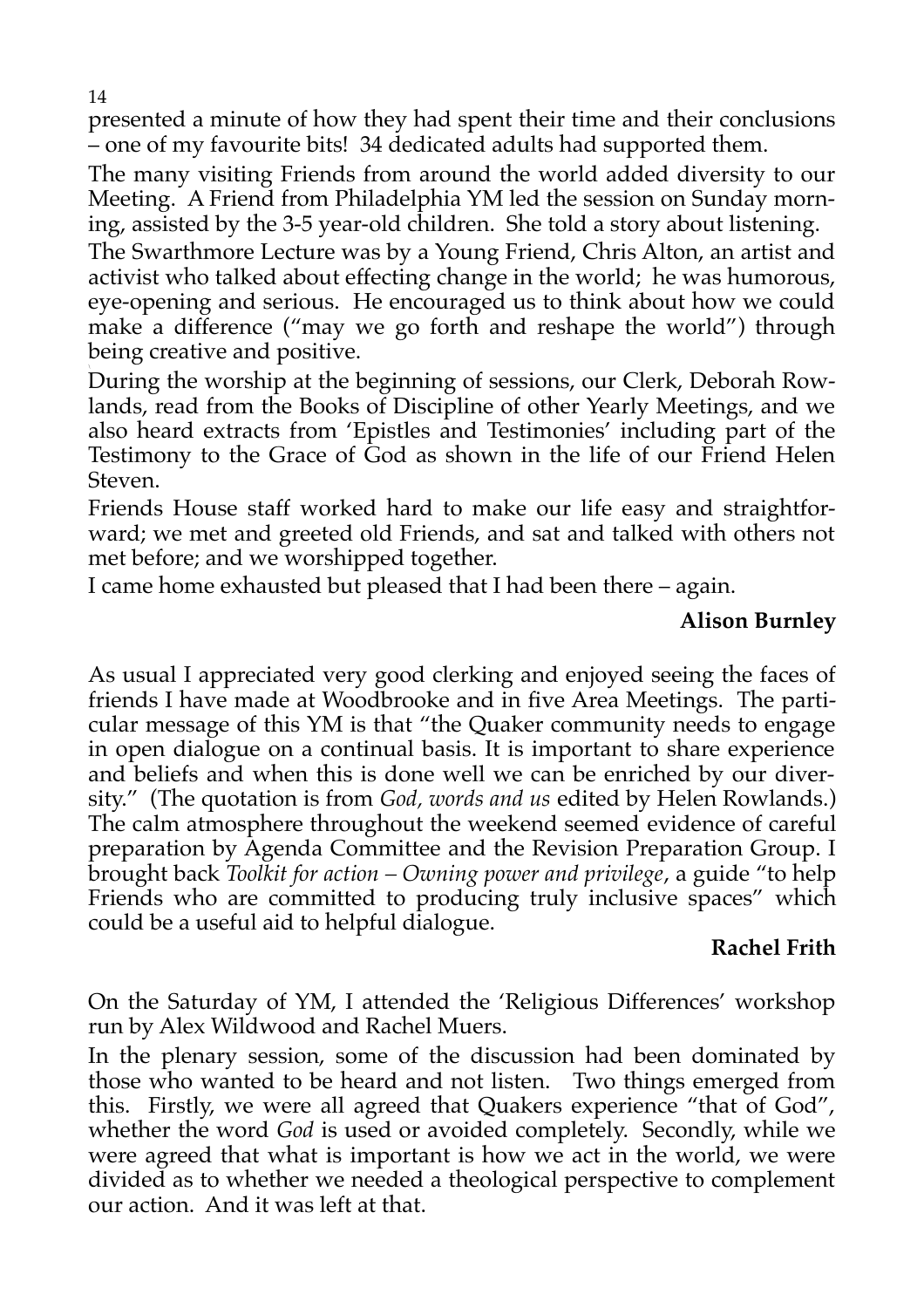I was reminded of Advices & Queries 22:

*Respect the wide diversity among us in our lives and relationships. Refrain from making prejudiced judgments about the life journeys of others. Do you foster the spirit of mutual understanding and forgiveness which our discipleship asks of us? Remember that each one of us is unique, precious, a child of God.*

However it occurred to me during the course of the workshop that the Rule of the Iona Community might also be helpful here. This reads:

*As Members of the Iona Community we commit ourselves to:*

- *Daily prayer, worship with others and regular engagement with the Bible and other material which nourishes us*
- *Working for justice and peace, wholeness and reconciliation in our localities, society and the whole creation*
- *Supporting one another in prayer and by meeting, communicating, and accounting with one another for the use of our gifts, money and time, our use of the earth's resources and our keeping of all aspects of the Rule.*
- *Sharing in the corporate life and organisation of the Community*

It is assumed that Community members are Christian, but this is fraying around the edges. We are a diverse Community with a wide variety of traditions, beliefs, and types of worship which might be seen as incompatible. However, unlike Quakers at the moment, we don't spend a great deal of time discussing these. We simple accept the differences. It is the Rule that binds us together. What is important is how we act in the world.

One might "translate" the Rule as:

Quakers are committed to:

- Worship with others and regular engagement in *Quaker Faith & Practice* and other material which nourishes us
- Working for justice and peace, wholeness and reconciliation in our localities, society and the whole creation
- Supporting one another by meeting and communicating with one another for the use of our gifts, money and time, our use of the earth's resources
- Sharing in the corporate life and organisation of Quakers

The rule is a guide  $\sim$  relational rather than institutional. It helps us to deepen our relationships with God, with each other and with the Community and its concerns.

One of the books I value greatly is *Awareness* by Anthony de Mello, from which this extract comes:

*"The highest form of talking about the Trinity is to know that one does not know. Now, this is not an Oriental Zen master speaking. This is a canonized saint of the Roman Catholic Church, the prince of theologians for centuries.*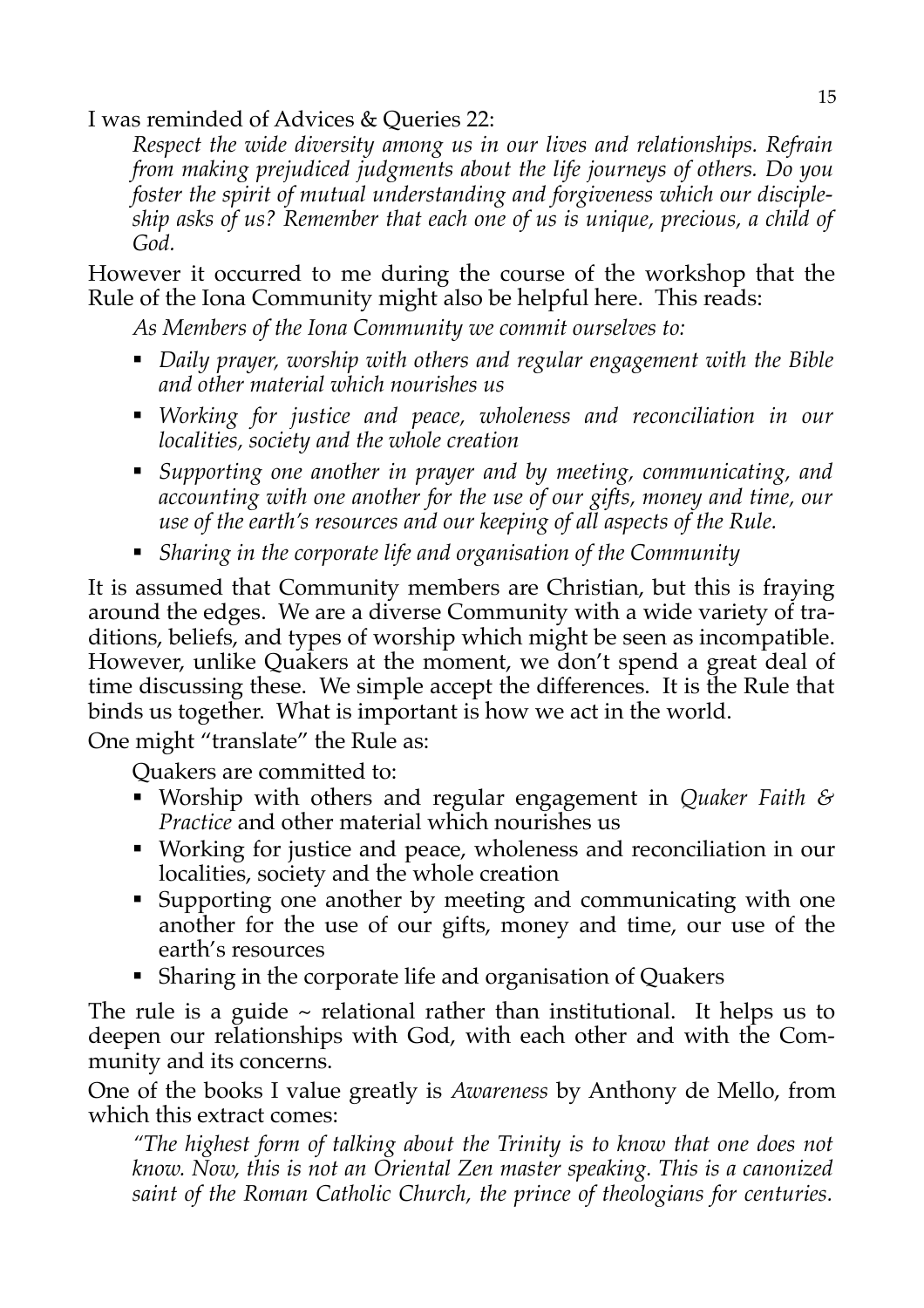*To know God as unknown. In another place St. Thomas even says: as unknowable. Reality, God, divinity, truth, love are unknowable; that means they cannot be comprehended by the thinking mind. That would set at rest so many questions people have because we're always living under the illusion that we know. We don't. We cannot know.* 

*What is scripture, then? It's a hint, a clue, not a description. The fanaticism of one sincere believer who thinks he knows causes more evil than the united efforts of two hundred rogues. It's terrifying to see what sincere believers will do because they think they know. Wouldn't it be wonderful if we had a world where everybody said, "We don't know"? One big barrier dropped. Wouldn't that be marvellous?"*

#### **Don Stubbings**

Oh gosh, why do I ever talk myself out of going down to Yearly Meeting when it's in London? It was not only a very exciting one – taking part was a huge privilege – but also a wonderful Ffriend-filled weekend. I'd decided very late to try to come down, due entirely to the urging of Adwoa Bittle, our GM Clerk, who told me I simply *had* to be present and, most fortunately, my sister-in-law in Brixton was not only at home on the Friday but able to offer me a bed for the weekend. All I had to do was get a train ticket: not cheap, but not as hideously expensive as it might have been!

The main business of the weekend was to consider whether the time is right to revise *Quaker Faith & Practice (Q.F. & P.)*, the Book of Discipline. In 2014 Meeting for Sufferings had recommended that the time *was* right, but Yearly Meeting was unable to reach unity. A Book of Discipline Revision Preparation Group (RPG) was set up, and at the end of 2017 Sufferings received their final report and agreed to bring the matter to Yearly Meeting again. My journal entry for Saturday morning included:

*I'd been reading some of the heavier chapters of QF&P, on YM, Sufferings, etc: they don't exactly make bedtime reading, and I feel make more sense once someone has told you what they say in user-friendlier words… but at least I have* tried *to read some of the church governance bits: don't know if I've derived much benefit from them, but maybe am a little clearer about things at the top?? Still un-certain exactly who decides what goes on – and what exactly Trustees do – so much organisation at the top, and so disconnected from the ordinary person at the bottom: words saying so much about discernment and being led, but how much Spirit is there going on at the top, and how little there (sometimes) seems to be at ground level...*

*Am I being too judgmental here?? Listening to the Fs House staff at QLRC [*Quaker Life Rep. Council*] they sound alive in the Spirit, ditto W[*oodbroo*]ke tutors - which is how you'd hope they'd be: but how does that filter down to the ordinary person who never sets foot outside their Meeting?* 

Lesley Richards, Clerk to RPG, began Saturday's business with an illustrated history of the Book of Discipline over last hundred years or so.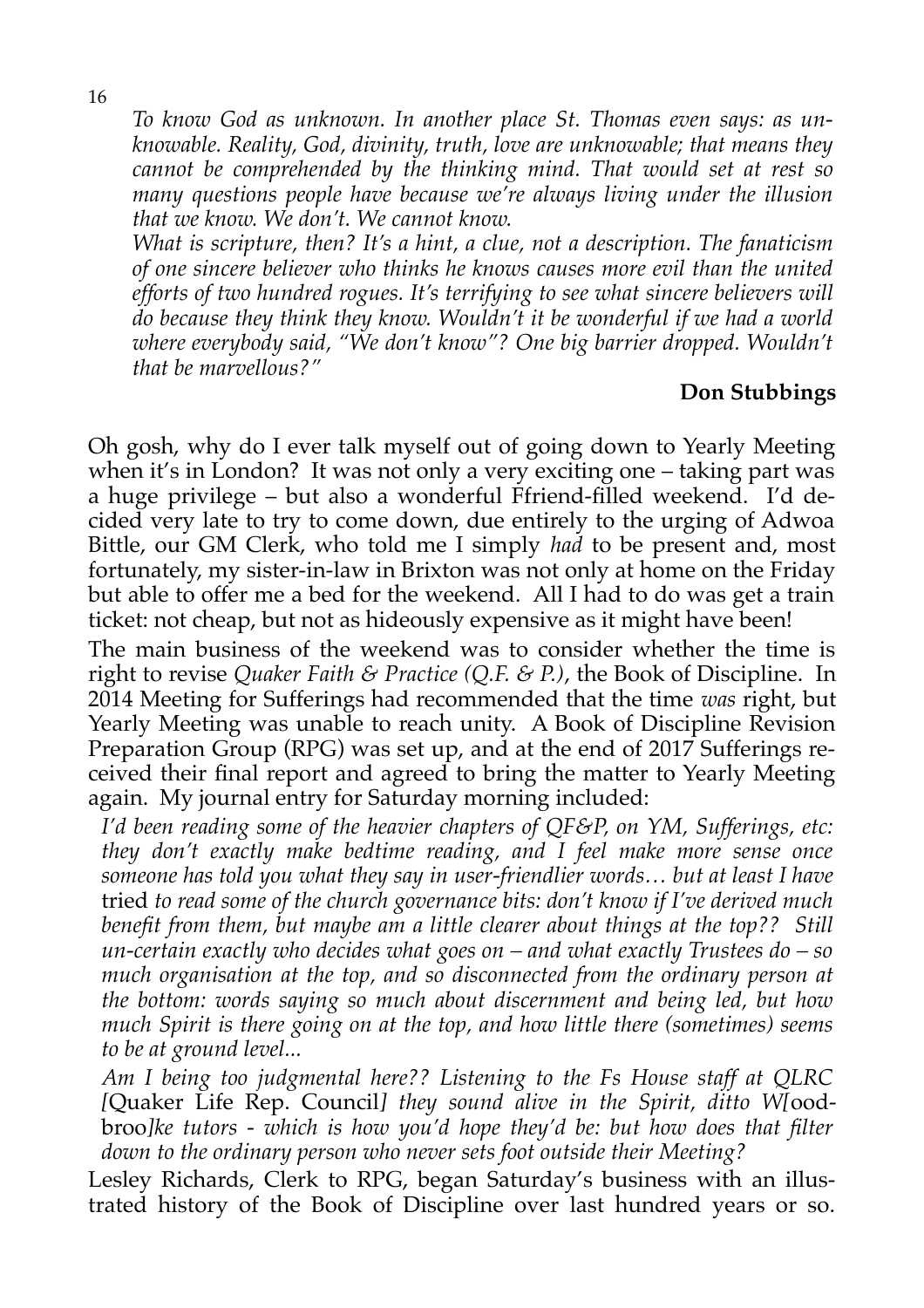Photos of her own family showed how the family changed over the generations, each photo showing some people from the past alongside new family members: each new Book contains things from the past as well as new entries. The 1921 Book (in three separate volumes) was the first to include extracts from Friends' writings; the 1959 edition was in two parts – the blue *Christian Faith & Practice,* and black (later maroon) *Church Government* while in 1994 ten years' work resulted in the current 'big red book', which put everything into one volume, thus making it harder for people to ignore the Church Government section!

What amazed me was that the 1994 Church Government sections, although re-ordered, and slightly rewritten, were basically unchanged from the 1967 revision and thus written when the Society mainly consisted of Friends who had grown up in the Society, and didn't need to have 'why we do things this way' explained to them. So – not only have we changed a lot of the things we do as a result of legislation, etc, but the language is over fifty years old and pretty obscure: no wonder I found reading these sections less than dazzlingly illuminating!

Going back to Lesley's photos – the last one was of a recent family wedding, with a vast increase in new members who were most definitely not all white, middle class, and affluent: does our current *Q.F.& P.* reflect the huge changes in society and speak to the new people who've joined, or might join us? The current Big Red Book has already gone into a fifth edition, and even that is out of date – the website has the only up-to-date version, also subject to constant revision. The RPG concluded that not only was a complete revision of the Book urgently needed, but that a new format would be desirable – a core volume, setting out what we do and why we do it, (changes to which would have to be approved by Yearly Meeting in session) together with supplementary material dealing with the finer detail which could be more easily updated, and approved by some other committee.

*You can read Lesley's introduction and see her slides, on the Yearly Meeting 2018 website, in Documents and minutes. You can read the RPG's recommendations in Appendix D at the end of the Agenda and Notes (Documents in Advance) – M.W.* 

We then heard a fabulous account from our GM Clerk Adwoa Bittle about her personal transformation while part of the RPG. In her own inimitable style she confessed her resistance to any idea of changing the Book she'd grown up with and her initial conviction that the whole thing was a done deal and a stitch up by the staff at Friends House, and how being part of the group's hard work, deep prayer and deep listening transformed her into a passionate supporter of the need for revision. (*again, you can read it in her own words in YM2018 Documents & minutes).*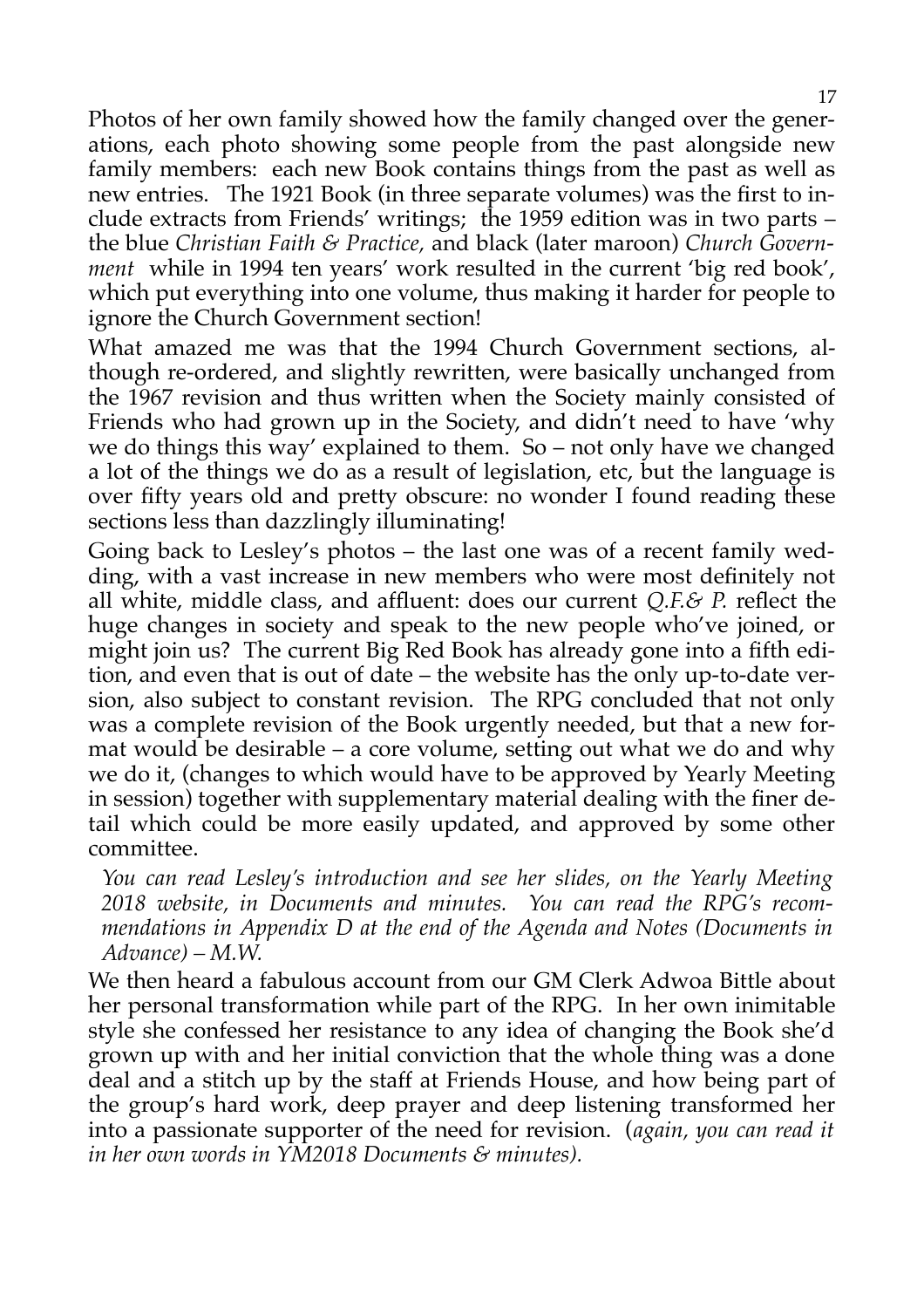After that it felt as though everyone was ready to say "yes, that's fine, we need to revise, let's just get on with it"... but we had to go through a process of looking at the decision and its implications, finding out how Friends feel, and making sure that the decision was in right ordering...' and so we did. The morning session ended with ministry around 'yes it's time, get on with it' and also 'beware, it's going to be painful for some people and it's not going to be easy!'

Each break between the main sessions offered many opportunities to find out about a wide variety of Quaker groups, but I needed all my energies for the business sessions. I ate my sandwiches out in the hot and sunny garden before going inside to escape the heat, constantly bumping into yet another familiar face and loving smile – so different from my first time at YM when I was so grateful to see the faces of a few familiar Scots clustered around the desk in the entrance, waiting to welcome such as me.

After lunch was a 'small' (but crowded) session on diversity, hearing from people feeling left out of the current book; I was prepared to say SINGLE-TONS, but someone else spoke of them much more eloquently than I...

Friends were then given the opportunity in worship to express their feelings about three questions:

- *What have religious differences shown you in your Quaker community?*
- *How has your faith and practice been enriched by these differences?*
- *How can we find a way to get beyond potentially divisive words?*

To my surprise I was at one stage on my feet, heart pounding fit to bust, ready to minister about Pendle Hill and the enrichment/challenges/difference and diversity I found there – but someone who'd been at the Young Friends Gathering in 1985 spoke much more clearly and eloquently about the process of creating their epistle which is one of my favourite bits of *Q.F.& P.* [29.17], and which rendered my ministry redundant...

That was enough for me for the day: I had a lovely curry and delightful conversation with Alison Burnley after which she went back to listen to the Swarthmore Lecture and I headed for Brixton… I gather the lecture was brilliant – *it will be available from the Woodbrooke website "very soon"*, but I was both exhausted and elated from short but intense encounters with so many people I know – Scottish Friends, EfM friends, Woodbrooke people, FiRs, and other people encountered in my UK-wide Quaker ramblings…

On Sunday we continued considering the revision. Finally, in the final session of Sunday's business, the decision was taken that the time is right to begin the revision process and the crafting of Minute 31 which summed up our two days' work began – another superb illustration of Friends' method of con-ducting business. I had to dash for my train, sorry that I could neither stay for the rest of YM nor say goodbye to all my Ffriends: NEXT YEAR I WILL KNOW BETTER, AND ARRANGE TO STAY FOR THE WHOLE THING!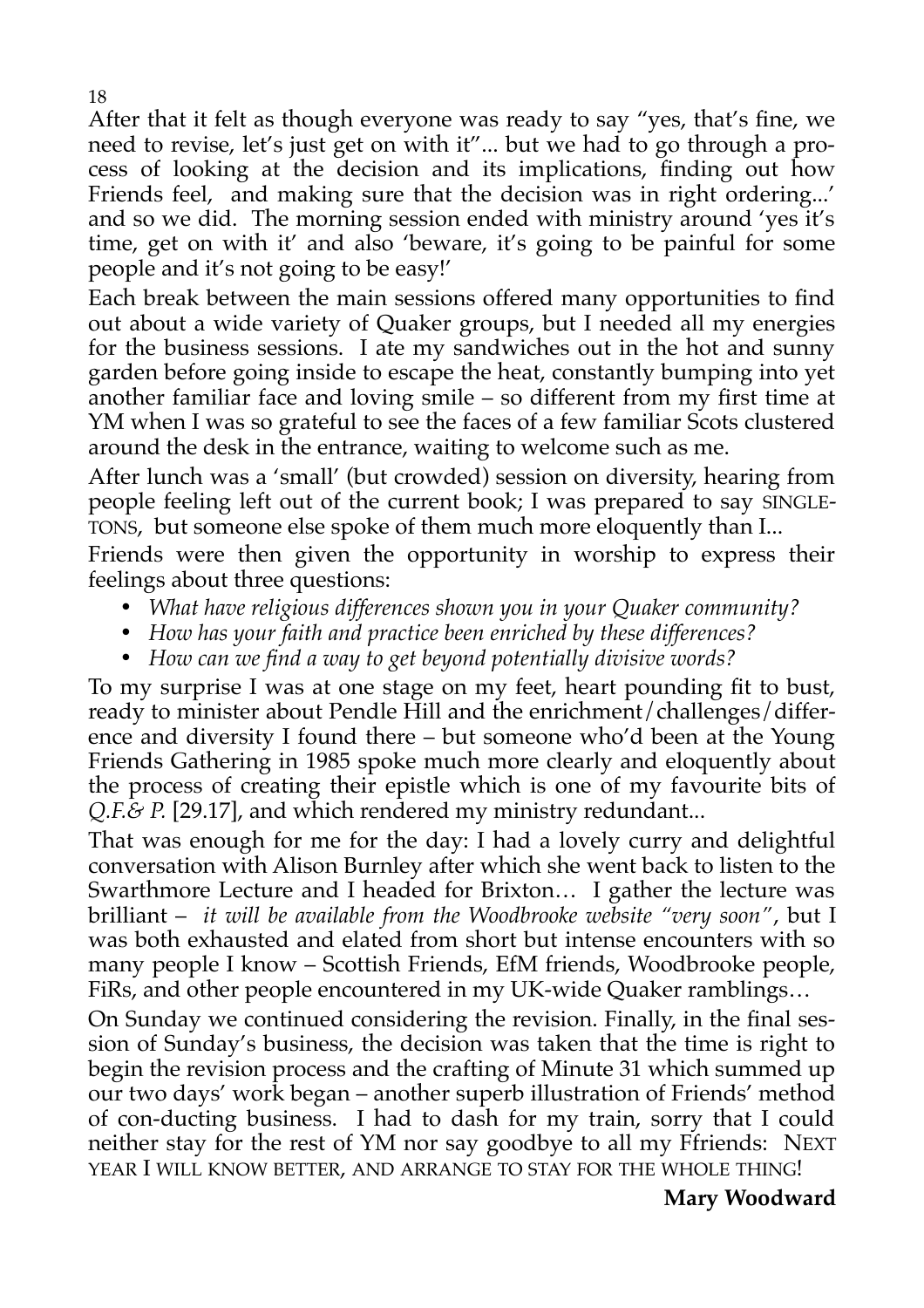## **A Visitor at Meeting**

*The following improbable-sounding story is taken from* Annals of the Early Friends*, by Frances Anne Budge (2nd Edition, 1886): a collection which reprinted her articles from the* Friends Quarterly Examiner, *this one being a life of Thomas Story, a lawyer before he came into contact with Friends, who did legal work for the Society in London and was later a law officer in Pennsylvania.*

*Editor*

In 1697 we find Thomas Story and Gilbert Mollison calling at the residence of Peter the Great, who was in London *incognito*, where they wished to leave the Latin edition of "Barclay's Apology," hoping that it might fall under the notice of the Czar. They had an opportunity of conversing with him on some of the views held by Friends. The following Sunday morning, as Thomas Story was sitting in Gracechurch Street Meeting he saw two gentlemen enter; they were dressed in the usual costume of Englishmen of that period, but this did not prevent him from recognising the Emperor and his interpreter. A minister named Robert Haydock was preaching about the cure of Naaman, and – entirely unaware of the high rank of one of his hearers – he said, "Now if thou wert the greatest king, emperor, or potentate upon earth, thou art not too great to make use of the means offered by the Almighty for thy healing and restoration, if ever thou expect to enter His Kingdom, into which no unclean thing can come."

Fifteen years later, when Peter the Great's troops had taken possession of the Friends' Meeting-house at Frederickstadt, he not only ordered them out of it, but gave notice that he would attend a meeting in it, if the few Friends residing there were inclined to hold one. As his Generals did not understand German, the Emperor, with much seriousness, acted as interpreter in this meeting, remarking that whoever would live in accordance with such doctrines would be happy.

*Whatever his fluency in German, Peter the Great did not read Latin, so would not have benefited from the Friends' gift. His attendance at meeting for worship at Gracechurch Street was on 30 January 1698 (= 1697 according to the old calendar, by which the year turned on Lady Day, 25 March); on 3 April 1698, perhaps hoping to hear more agreeable ministry, he went to Deptford Meeting. The plaque at 144 Deptford High Street marking the site of the Meeting House (demolished in 1907) refers to his worshipping there in "1697-8" which might imply he attended more than once, or that the single occasion actually fell in the ambiguous period between 1 January and 25 March.* 

*Friedrichstadt, in Schleswig-Holstein, had been founded in 1621 as a refuge for Dutch Mennonites and Remonstrants, and had drawn other faith communities to it, including Unitarians, Quakers, Catholics and Jews. In the Great Northern War of 1700-21, between the Swedish Empire and an alliance of its enemies, Russian forces under Menshikov were the largest contingent in the army besieging the nearby fortress of Tönning in 1713-14, when the episode may have occurred.*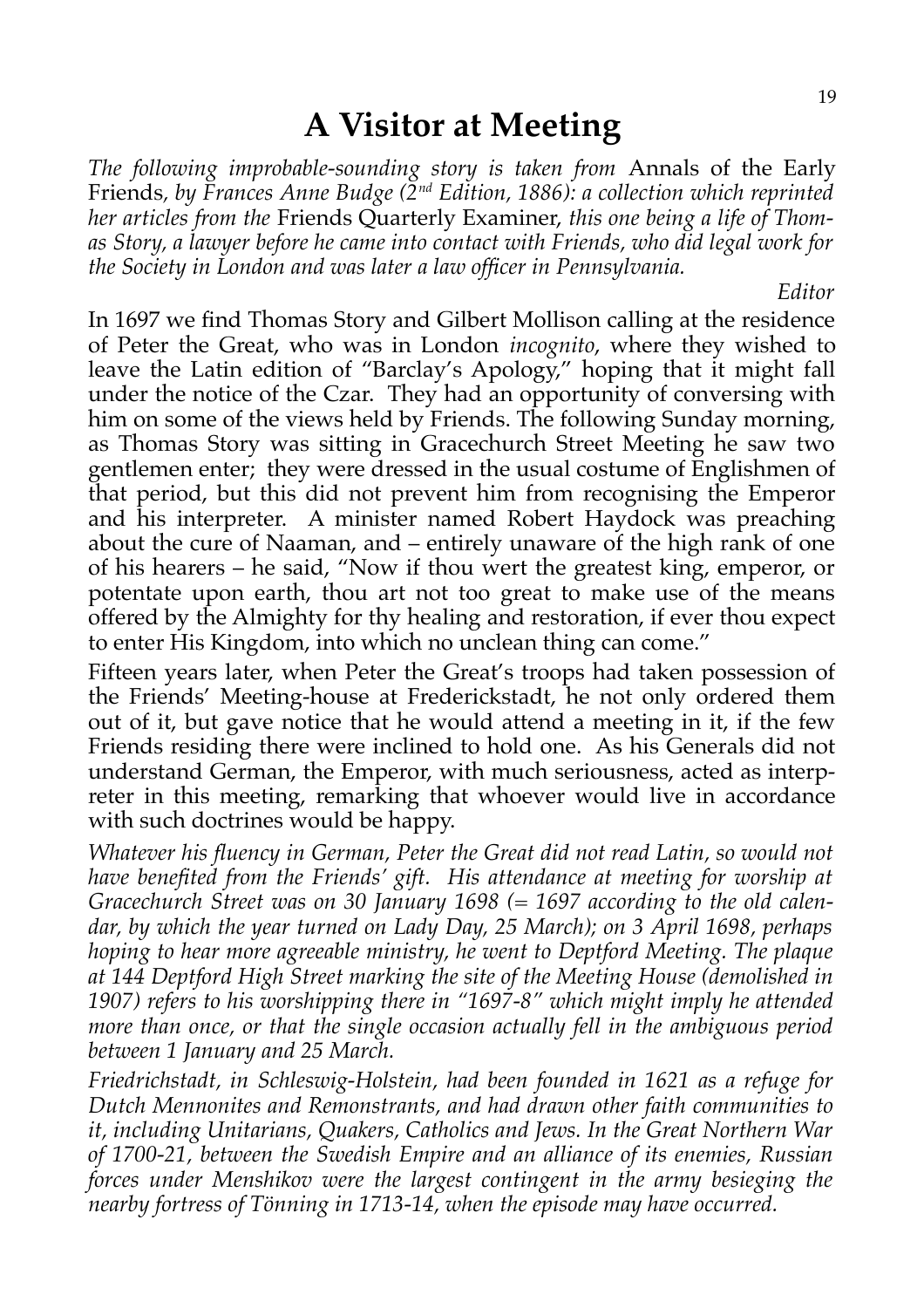## **Friends at the Fringe 2018**

August draws on apace, and already people are flocking to the Fringe box office to get their tickets … Shows at Venue 40 begin on 5 August, and run Monday to Saturday. Some are on all three weeks, others only for one week: make sure to check either in the Fringe programme or the wee easyto-handle orange, green and white brochure which just covers "our" events.

Venue 40's 2018 programme has a fascinating mix of shows with something for all tastes. I simply HAVE to see *Accident Avoidance Training for Cutlery Users – Level 2* which is on all three weeks of the Fringe. My other must-see show is *Conchies!* (featured in *The Friend* a week or so ago) about a group of pacifists who set up a farming community in a Lincolnshire village in the second World War. I also fancy Theatre On The Edge's *You are cordially invited* - to the wedding reception of Robert and Issy.

Groups making a welcome return to Venue 40 include the Sorries; Syracuse University, with an adaptation of Nathaniel Hawthorne's *A Scarlet Letter*; and Newbury Youth Theatre, whose *Of Rags and Bones* is inspired by the short stories of Anaïs Nin. The Tibetan monks from Tashi Lhunpo monastery return with a programme of sacred dance, and invite you to join workshops in which you can watch them create a peace mandala and have a go at prayer-flag printing, butter sculpture, and learning Tibetan. Lucy Aphramor's new show, *Enough*, is "Mad, queer and age-positive": if you aren't up for that, try her other show, *Raise the Roof*. Majk Stokes invites you to quench your thirst with *One more cup of coffee, and then we'll save the world*, but if coffee's not your tipple, try *Make tea, not war*.

Newcomers this year include Nelson Youth Theatre from New Zealand with *Holy Moses!*, a re-telling of the prophet's teenage years; the Theatre Arts Academy, who raise *3 Cheers for Maisy!* and the Tobermory Players, whose A *World Beyond Man* tells the story of a Russian polar expedition's desperate attempt to reach land after being ice-bound for two years.

Luath Press offers a series of fascinating talks – *Catalonia and Caledonia: parallels and possibilities; Whisky in song and verse; St. Kilda: the silent islands speak; Verse and song in tribute to the women of Scotland* and another fifteen which I don't have room to mention.

If all this is making your head reel, try Collateral Damage's *White Poppy Project,* an evolving exhibition curated by the Quaker Arts Group, and then recruit your strength at *Eating House @ The Meeting House* where chefs Ben Reade and Ian Wilson will tempt you with a mouth-watering selection of vegetarian dishes (and cake!).

Happy Fringe 2018!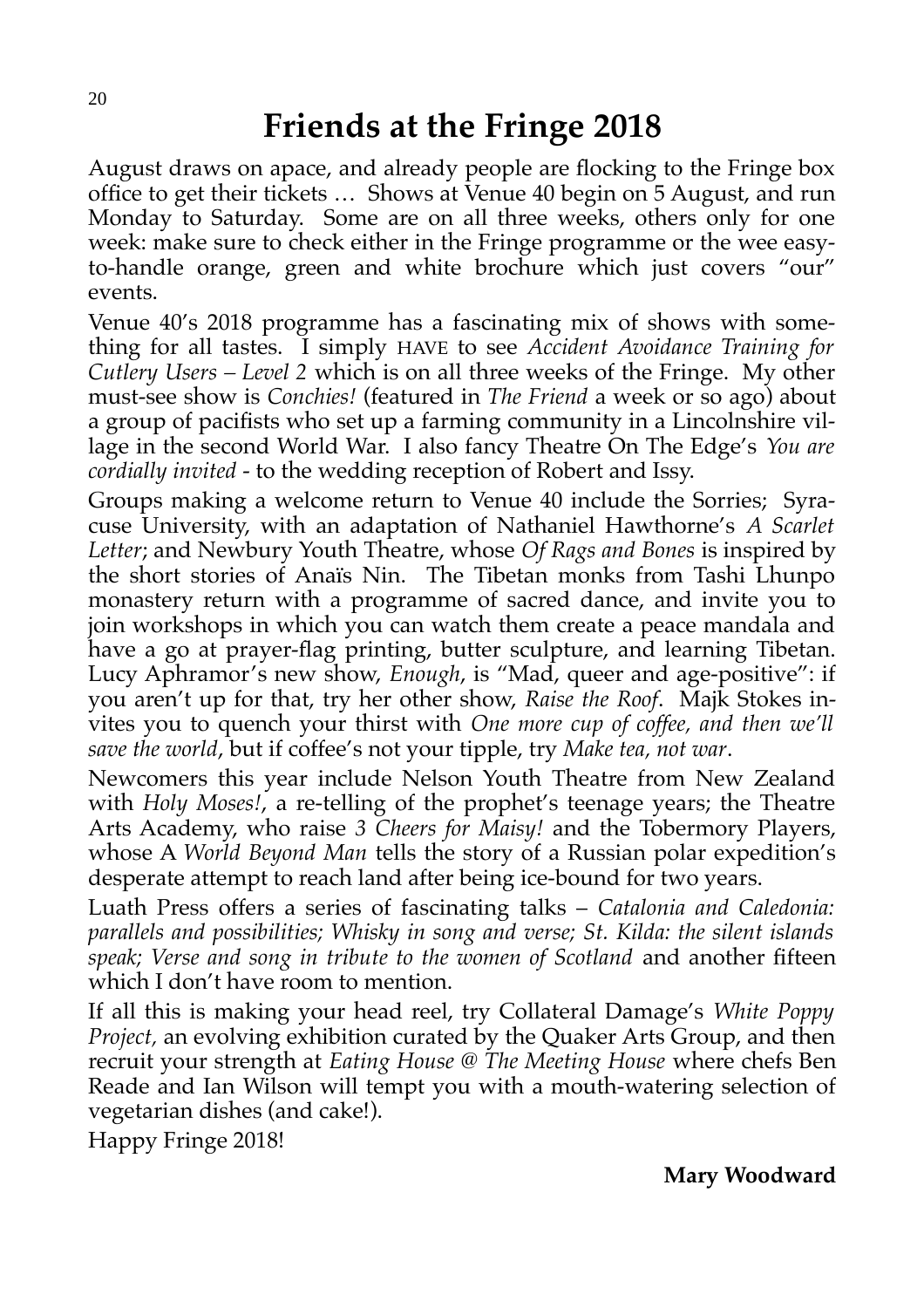#### **Minutes of Area Meeting held on Monday 14 May 2018 at Edinburgh Quaker Meeting House**

#### **2018/05/01 Worship and Introductions**

We began our business meeting with a period of worship during which *Quaker Faith & Practice* 2.88 was read to us. Coming from London Yearly Meeting in 1986, this reminds us that the sacred and the secular are woven together in unity in our meetings for worship for business, leading us to seek for a spirit of unity in all our decision making.

We have ensured those present know each other's names and meetings. The attendance will be recorded in the concluding minute.

**2018/05/02 The minutes of our last meeting**, held on 17 March, 2018 at The Bleachingfield Centre, Dunbar, have been signed and entered in the minute book.

#### **2018/05/03 Matters arising**

#### **a) General Meeting for Scotland** (Minute 2018/03/08 refers) **(i)** *Proposed dates for General Meeting in 2019/20*

We agree the dates proposed at our last meeting for the holding of General Meeting in 2019/20 and will inform General Meeting accordingly.

These are: 9 March 2019 (*agreed*) West Scotland AM 8 June 2019 South East Scotland AM 14 September 2019 North Scotland AM 16 November 2019 East Scotland AM 7 March 2020 South East Scotland AM

#### **(ii)** *General Meeting, 16 June, Inverness*

We appoint Jacqueline Noltingk and Kate Arnot to represent us at General Meeting in Inverness and together to write a report of that meeting for the *Scottish Friend* and *The Friend*.

#### **b) The plight of our homeless neighbours and how we might help**

Further to the consideration of this matter at our last meeting we have been told by David Sterratt of an open meeting on 25 March 2018 at 7 Victoria Terrace. This was a difficult meeting. The Management Committee of 7 Victoria Terrace have further discussed this. There are many activities addressing homelessness in Edinburgh in which Friends may be involved. The managers have contacted other Meeting House managers to find out what is happening elsewhere, usually in partnership with other organisations.

If Friends are moved to action or a concern, then further discernment is needed. If Friends wish to take this forward, David Sterratt is willing to be an initial contact. A critical matter to be discerned to how to support staff and the Management Committee should any action be agreed.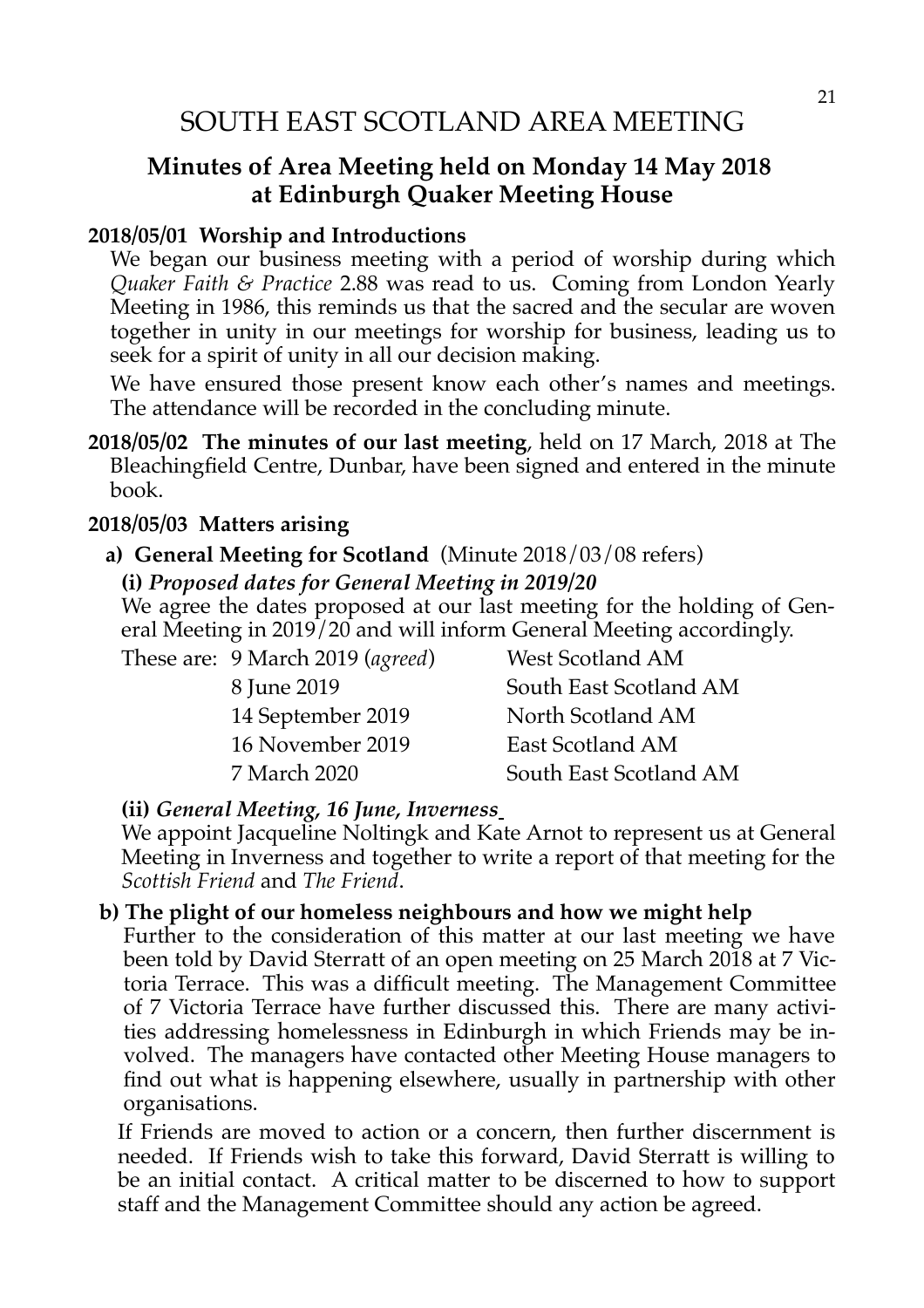#### **2018/05/04 Report on a conference of the Quaker Committee for Christian and Interfaith Relations**

A brief account has been read to us of a QCCIR conference attended by Mary Woodward and held at Woodbrooke in March 2018. The subject was how Quakers should respond to the changing face of faith in Britain.

QCCIR is exploring where Quakers fit into the changing British religious landscape and the implications of that for all of us. Grace Davie, who spoke to the conference, challenged Quakers to consider what we can do to make people want to be with us.

Friends are encouraged to read Mary's fuller report which is published in *Sesame.*

#### **2018/05/05 Nominations/Appointments**

Our nominations committee has brought us the following names for appointment:

 1. To serve on the Meeting House Management Committee from April 2018 to the end of March 2021:

a) **Tony Gross** (Central Edinburgh)

- b) **Peter Dean** (Central Edinburgh)
- 2. To serve from July 2018 to end of June 2021:
	- a) as Assistant Editor of *Sesame* **Joanna Swanson** (South Edinburgh)
	- b) in Pastoral Care & Oversight **Pat Lucas** (East Lothian)

We appoint these Friends accordingly.

Jackie Slater (East Lothian) has asked to be released from service in the Pastoral Care and Oversight team and we release her as requested.

#### **2018/05/06 Report on the Quaker Peace & Social Witness Spring Conference**

Su Nuttgens, our appointed representative at the QPSW Spring Conference, held at Swanwick in March, has reported to us on that conference.

Su had been drawn to this event because of her awareness of Quakers' radical positions on social and peace issues.

In plenary, Elsie Whittington had spoken from a feminist perspective of the need to 'break the silence', particularly in relation to issues of gender identity. Quakers have a particular role in this.

In workshops on peace and on the EAPPI programme, Su had learnt what skills are needed to respond to conflict in constructive ways. Treating conflict as an opportunity for transformation has become something of a mantra for Su.

We thank Su for attending this event, and for her report, and ask her to prepare a written report for *Sesame*. [*See page 8.*]

#### **2018/05/07 Membership Matters**

#### **a) Application of Joanna Swanson (Minute 2018/03/06b refers)**

We have received from Kerstin Phillips and Susie Reade an account of their meeting with Joanna Swanson to explore Joanna's membership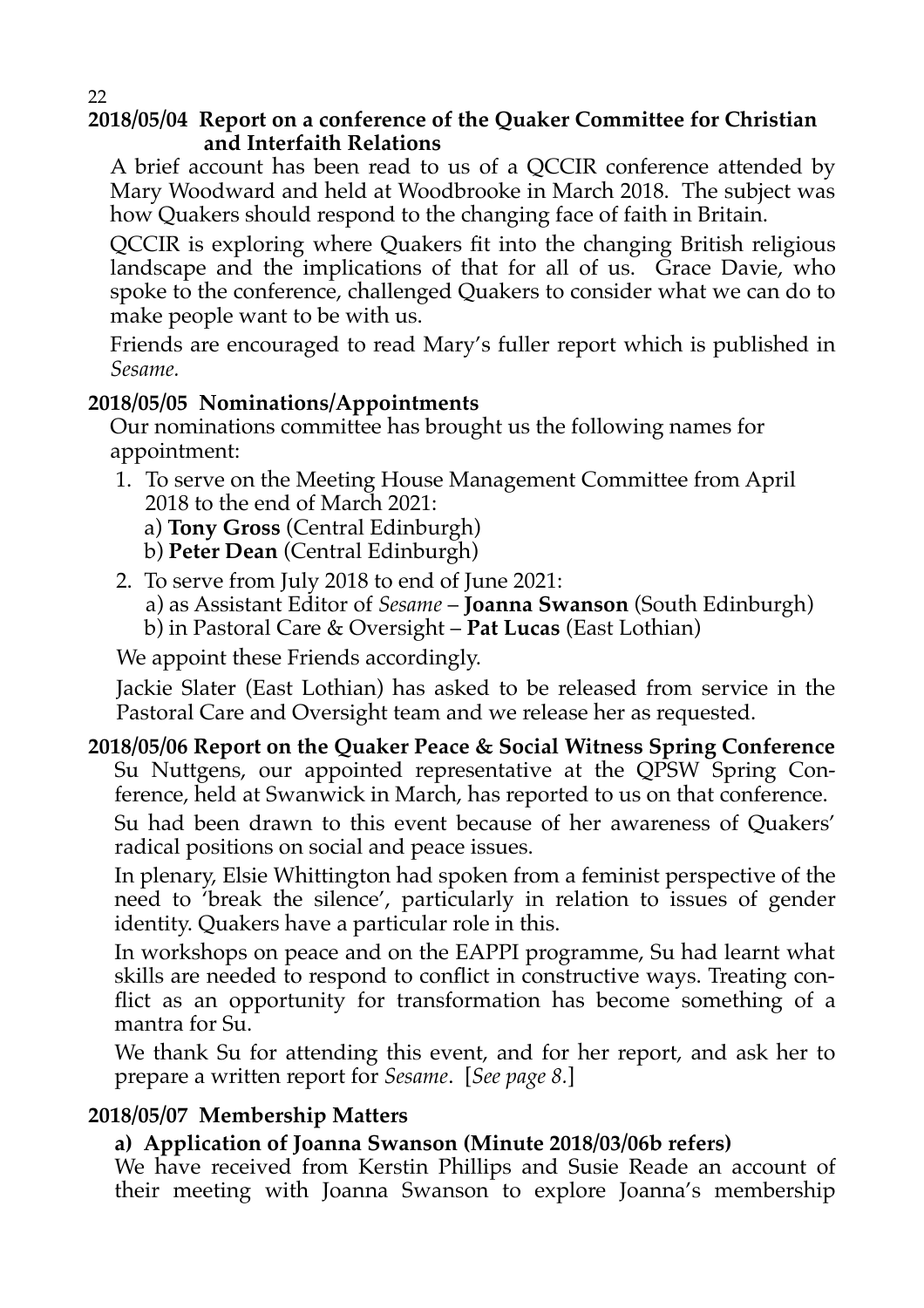application.

Joanna is a civil servant whose work involves creating policies to encourage person-centred work within the NHS, which she feels fits well with living her Quaker faith. She has been influenced by Quakers throughout her life, her maternal grandfather and her mother both having been Quakers; she was a participant in Quaker activities as a teenager and young adult, including clerking Junior Yearly Meeting when she was seventeen. She is still enthusiastic about the Quaker business method.

Joanna is now very happily settled with her husband and two children and feels ready to commit to and be involved in the life of the Religious Society of Friends. She has already agreed to be Assistant Editor of *Sesame*.

We are glad to accept Joanna into membership and appoint Susie Reade to welcome her and arrange the gift of a book to mark her admission.

#### **b) Transfer of membership of Rici Marshall Cross**

A certificate of transfer for Rici Marshall Cross has been received from Leeds Area Quaker Meeting. Rici is worshipping with South Edinburgh Local Meeting, and we welcome her to our Area Meeting.

#### **2018/05/08 Memorial Minute regarding Marjorie Farquharson**

We have received Minute 2018/05/07 of Central Edinburgh Local Meeting, a memorial minute regarding Marjorie Farquharson, who died in May 2016. [*See page 26.*] We attach this to these minutes and ask the four Friends who wrote the memorial minute to do such further work as is required to develop this into a testimony to the grace of God as shown in Marjorie's life and to bring that back to us as soon as they are ready.

#### **2018/05/09 Meeting for Sufferings report**

Henry Thompson has reported on the Meeting for Sufferings held on 7 April 2018. His report including relevant links is published in the current issue of *Sesame*.

Henry highlighted a report on the work of the Yearly Meeting Sustainability Group. Meeting for Sufferings accepted some recommendations of the review, and felt that work on sustainability needs to be better integrated with the Yearly Meeting's programme of work. Therefore MfS did not accept a recommendation to lay the group down. This expressed a sense that the overall workplan can fail to reflect views and decisions of Yearly Meeting in session.

We were reminded that though the Yearly Meeting Sustainability Group has been problematic, work on sustainability has continued at national, area and local levels.

Henry also raised minute 2017/11/10 of our Area Meeting, on diversity. We note that we have not taken action to consider the issues identified, and ask the Clerks to address this.

Friends are encouraged to read the full report in *Sesame*, and to speak to Henry about any issues in which they are particularly interested.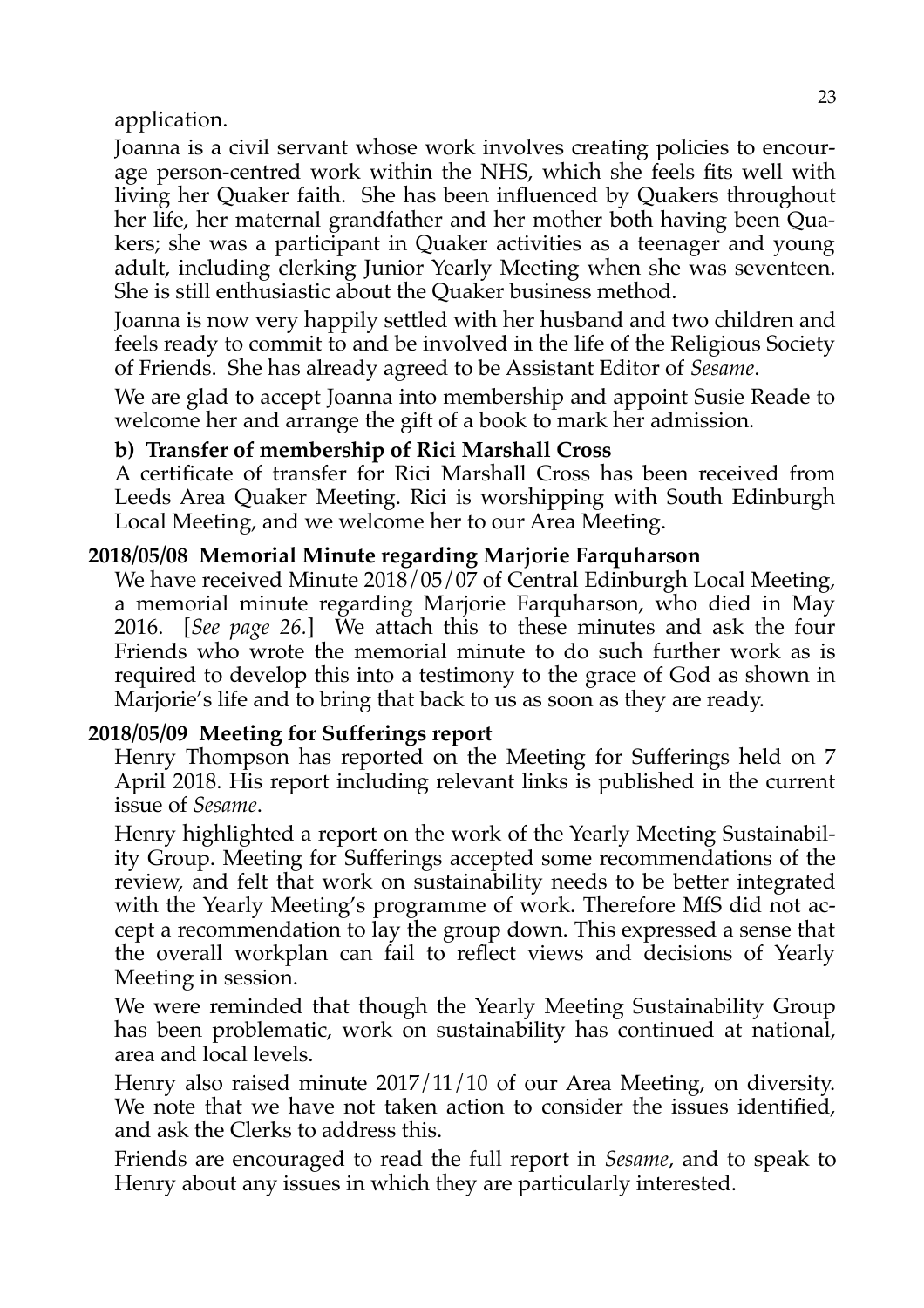#### **2018/05/10 Young Adult Friends Group**

Rici Marshall Cross has informed us of the intention of young adult Friends to form an informal group attached to this Area Meeting. We welcome this news and offer the group our full support.

#### **2018/05/11 Data Protection**

Area Meeting Trustees are taking steps to ensure that our Area Meeting practices with regard to the storage and transmission of personal information conforms with the new legislation which comes into force this year. Further advice to local meeting and committee clerks will be issued in the course of the year.

#### **2018/05/12 Short Annual Report**

A short annual report on the activities of the Area Meeting and its constituent Local Meetings in 2017 is being prepared by David Somervell at the request of Area Meeting Trustees and will be published shortly.

#### **2018/05/13 Falkirk Peace Pole**

We have received a request from Polmont Local Meeting that the Area Meeting should underwrite the hospitality costs involved in an event planned to mark the erection of a peace pole near the Kelpies in Falkirk, an amount not expected to exceed £300. Trustees have considered this and we agree to support Polmont LM in this way.

#### **2018/05/14 Two legacies**

#### **a) Legacy of Marjorie Farquharson**

We have received a request that we donate £10,000 of this legacy to Campaign Against Arms Trade to help fund the two year appointment of a Scottish coordinator to work with the Edinburgh CAAT group in promoting its work. CAAT was founded largely by Quakers and local Quakers have played a major part in the work of the Edinburgh group thoughout its life. AM Trustees have investigated the charity law implications of such a donation and are supportive of this donation, which we now agree.

#### **b) Legacy of Catriona Collins**

In March this year, our Area Meeting received an unrestricted bequest from Catriona Collins, an attender at Central Edinburgh LM, totalling £538,330.83. This has been paid into our current account and Trustees are taking steps to ensure that it is distributed and held in several separate accounts to ensure its safety.

We acknowledge the need to discern very carefully the right use of bothCatriona's and the remainder of Marjorie's legacy money and will need to return to this matter, under the guidance of our Trustees, at future meetings.

#### **2018/05/15 Support for the Wiston Lodge residential weekend**

We agree to support the Wiston Lodge residential weekend this year by underwriting the costs up to the sum of £500 to ensure that those who wish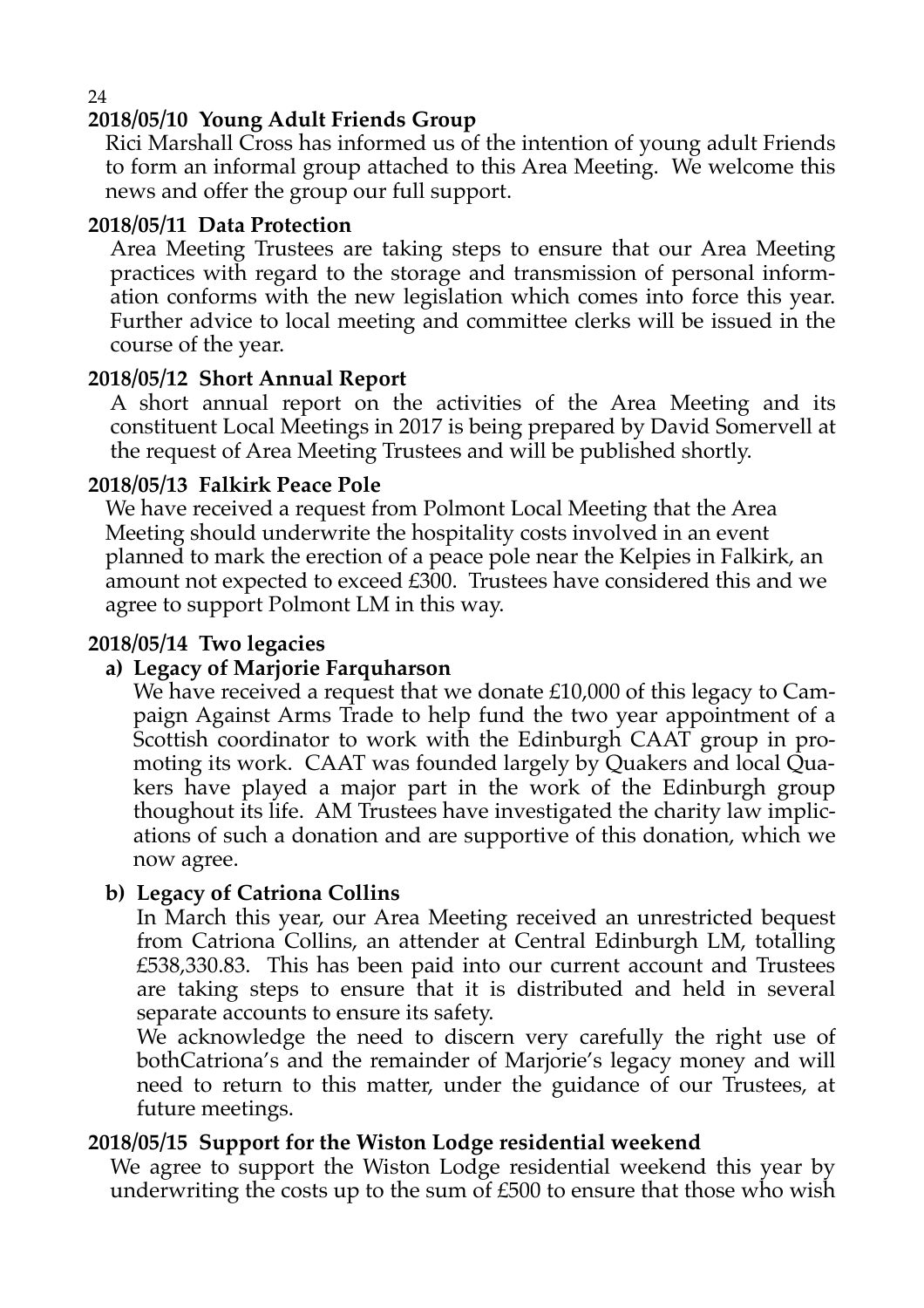to attend are able to do so. It has also been suggested that younger people wishing to attend could be supported by the Wigton & Ayton Trust.

#### **2018/05/16 Correspondence and notices**

We have been informed of events being held on Tuesday 15 May 2018 to mark Conscientious Objectors Day and the design of the Opposing War memorial to be placed in Princes Street Gardens, Edinburgh; and, the following week, a Legacies of Resistance to War event taking place in the Scottish Parliament.

We have received

- o The QUNO Geneva Reporter
- o An appeal from Water Aid
- o An appeal from the Mines Advisory Group
- o A newsletter of the Refugee Survival Trust

#### **2018/05/17 Closing minute**

27 members and one attender, representing five Local Meetings, have attended all or part of this Area Meeting, as indicated below:

| Central<br>Edinburgh | <b>Central Fife</b>         | East Lothian            | Kelso     | Penicuik |
|----------------------|-----------------------------|-------------------------|-----------|----------|
| 16 members           |                             | 4 members<br>1 attender |           |          |
| Polmont              | Portobello &<br>Musselburgh | South<br>Edinburgh      | Tweeddale |          |
| 1 member             | 1 member                    | 5 members               | -         |          |

We next meet at Greenbank Church, South Edinburgh, on Saturday 23 June 2018, from 10.30 am to 4.30 pm.

> (Signed) **Kate Arnot Phil Lucas Alastair Cameron** *Clerks*

At Area Meeting in May, Alison Burnley commended *Kingdom of Olives and Ash: Writers Confront the Occupation*, a collection of essays and stories by various writers, edited by Michael Chabon and Aylet Waldman, and drawing on the experiences of members of Breaking the Silence – former Israeli soldiers who have seen the reality of life in the occupied territories and wish to challenge their country's official version. Some online sellers announced prematurely that a "mass-market" edition was to be published on 31 May 2018; it is 2019 however. In the meantime, the "trade" edition (also a paperback) costs £12.99, three pounds more. ISBN 978-00-6243178-3.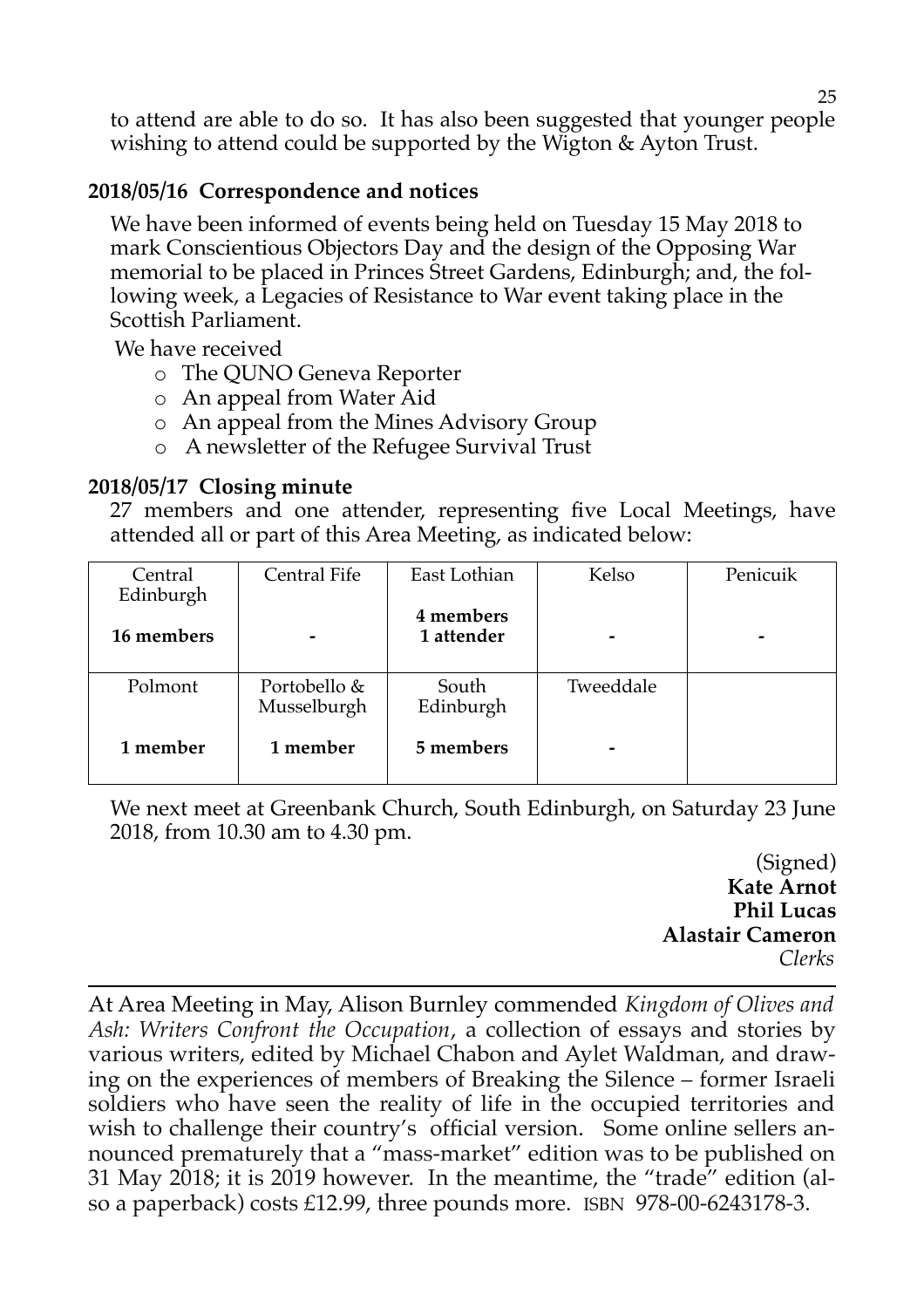### *Marjorie Farquharson – Memorial Minute*  **[***of Central Edinburgh Local Meeting, 6.5.2018: 2018/05/07***]**

*Further to Minute 2018/03/06, Rosemary Harthill, Alan Sayle, Tony Gross and Fiona Paterson have written a memorial minute for Marjorie Farquharson.*

#### **Marjorie Milne Farquharson. Political scientist, 11.8.1953 – 13.5.2016**

Marjorie Farquharson was an amazing, courageous woman, whose life was inspired by, and a testimony to, the key Quaker values of peacebuilding, equality, simplicity and truth. She died aged 62 of pneumonia after a cancer operation.

When in 1991 she set up an Amnesty International office in Moscow, she was the first westerner working on human rights with a permanent base there. It was particularly important because for years Amnesty in the USSR had been considered an 'anti-soviet organisation', and a 'nest of spies'. Mikhail Gorbachev's dual programme of *perestroika* ('restructuring') and *glasnost* ('openness') had introduced profound changes in economic practice, internal affairs and international relations, which inadvertently set the stage for the 1991 collapse of the Soviet Union into 15 individual republics. In this highly unstable political and economic climate, Marjorie was the lynchpin of Amnesty's research for Soviet-era human rights activists, campaigning not only for those well known in the west such as Andrei Sakharov, but also helping to expose the hidden crime of the political abuse of psychiatry.

Her quiet passion and work for open democracy and human rights continued in various ways for the next 25 years.

She was born in Glasgow, but when she was three, her father, Alexander Farquharson, a chartered accountant, changed jobs, and he and his wife, Nellie, and family moved to Lancaster. Marjorie was the youngest child of three, and 'unplanned'.

In 1975, now a student back in Scotland, Marjorie won a British Council scholarship to Russia, and the following year left St Andrews University with prizes and First Class honours in Soviet Political Sciences. After a year in the Quaker UN Office in New York, in 1978 she started working for Amnesty, initially in London. This was a time when travel to the Soviet Union was very difficult. Russian intellectuals were smuggling material out to be published by Amnesty.

In 1991, most foreigners in Moscow were still living in foreign enclave ghettoes, with access to foreign currency shops and good quality food. Marjorie chose instead to live as ordinary Muscovites, in one-room with small kitchen. In 1992, the inflation rate in Russia soared to over 2,300%.

By late 1992, Marjorie was working for the UN, based in Geneva but monitoring human rights violations in Bosnia Herzegovina, during both the Bosnian-Croat and the Bosnian-Bosnian civil wars.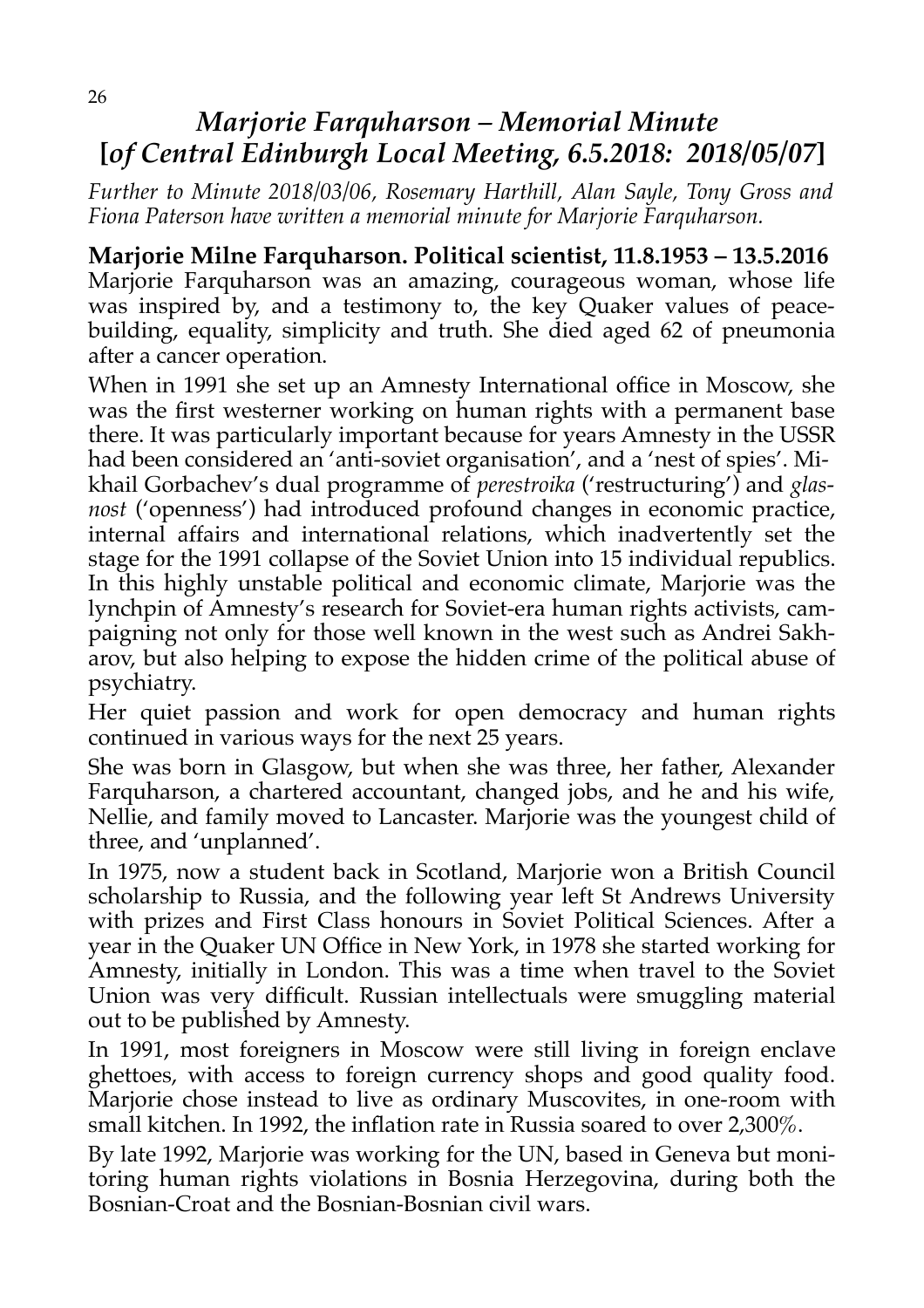In 1994, she was back in Moscow directing the TACIS NGO Support Unit, supporting open democracy by helping the new Third Sector in Russia get on its feet. Then in 1996, it was on to the Council of Europe in Strasbourg for five years advising the Russian Federation and Ukraine on human rights, influencing legislation, establishing a regional ombudsman, helping emerging NGOs to get consultative status to enable them to lobby at Council meetings.

She travelled extensively alone to remote places with very poor living conditions and at considerable personal risk. It seems her gentle, unassuming and modest demeanour coupled with her wide knowledge enabled people to trust her. She was a very good listener, spoke Russian naturally and well, and never looked like a posh foreign consultant there to teach those Russians democracy.

In 2001, her father's ill-health brought Marjorie and Irina back to Scotland. In Edinburgh, she set up as an independent human rights consultant. Work included reports on statelessness in Central Asia, sexual minorities in Uzbekistan, the death penalty in four ex-Soviet states, child soldiers, and corruption in the defence procurement industries.

She also evaluated projects funded by the European Union and wrote many expert opinions on asylum seekers' applications to live in the UK.

Her hobbies included Tai Chi, music and photography, even a recent beekeeping course. Marjorie also translated some Gogol, Bulgakov and Mandelstam and wrote short stories. One of them, 'The Weather Station', won the 2000 BBC World Service Best Short Story Prize, and was broadcast.

For 20 years, unknown to most people, Marjorie lived with multiple sclerosis. Initially, it did not affect her too badly. But about 2010/11, balance problems developed. Undeterred, in 2014 she was nominated by her local SNP branch to stand (unsuccessfully) as a potential SNP Candidate for the Euro Elections.

As a member of the Religious Society of Friends, Marjorie was Area Meeting Clerk for South-East Scotland, 2009-13. Before becoming the Registrar for Marriages for the area, she oversaw the first religious same sex marriage in Scotland. She was quietly supportive of new people to the meeting, and those with particular responsibilities.

Marjorie died as she lived, very quietly and privately. In her last days, she and her Russian partner, Irina, read extracts from Lao Tsu's *Tao Te Ching* and listened to Allegri's *Miserere*, both of which were heard at her Edinburgh Quaker funeral.

*We send this minute to Area Meeting and we ask that Area Meeting consider using it as a basis for a Testimony to the Grace of God in Marjorie's life.*

*We are unable to include a review of Marjorie's* Moscow Diary *in this issue, but hope to have it next time --- Ed.*